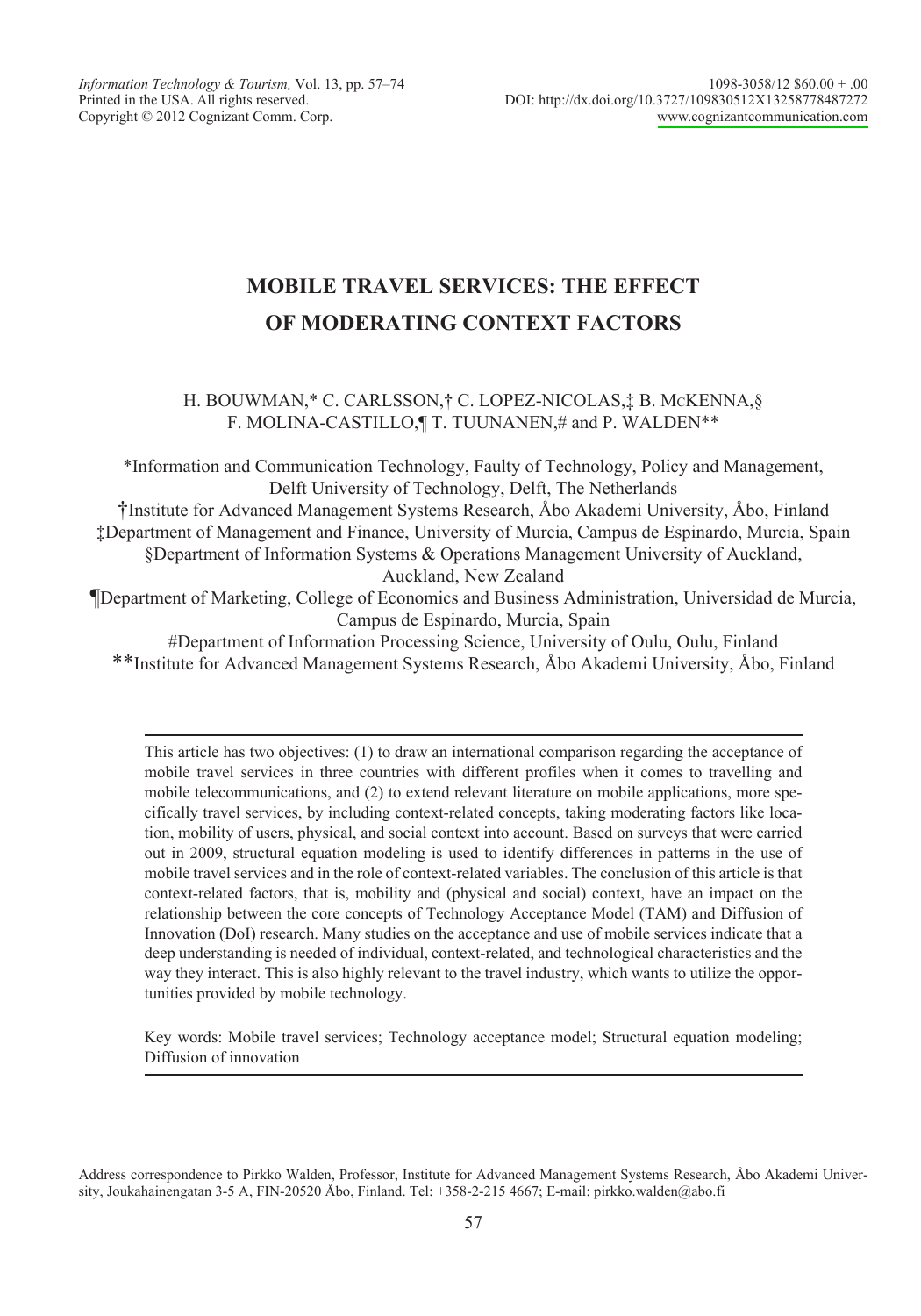#### Introduction

Mobile technology has become increasingly important in society (Castells, Fernándèz-Ardèvol, Qiu, & Sey, 2007). Mobile Internet services have a profound impact on almost every society in the world (IDATE, 2010). One of the industries that has been affected most dramatically by the emergence of the Internet is the travel and tourism industry (Buhalis, 2003; Middleton, Fyall, Morgan, & Ranchhod, 2009), which has changed considerably over the last decade, with travel websites and portals replacing many travel agencies. Travel service providers, airlines, and other public and private transport companies, as well as the hospitality industry, have all adopted the Internet as a way of marketing and selling their services, while emerging mobile and Global Positioning System (GPS) technologies are likely to affect travel, navigation, and hospitality services even more in years to come. These technologies will bring the websites and portals involved even closer to customers, business travelers, and domestic and international tourists alike, offering location-aware and context-aware services. As pointed out by Buhalis (2003), tourism and technology go hand in hand. Meanwhile, mobile tourist applications and mobile personalized information or recommender systems for tourists and travelers are being developed (e.g., Ahas, Aasa, Roose, Mark, & Silm, 2008; Carlsson & Walden, 2010; Edwards, Blythe, Scott, & Weihong-Guo, 2006; Kenteris, Gavalas, & Economou, 2009; Meng, Poslad, & Wang, 2009; Wan, 2009). Thus far, however, the number of studies that have examined the acceptance of mobile travel services is rather limited (Edwards et al., 2006; Eriksson & Strandvik, 2009; Katsura & Sheldon, 2008; Rasinger, Fuchs, & Höpken, 2007; Riebeck, Stark, Modsching, & Kawalek, 2008).

The aim of this article is to contribute to existing literature on mobile travel applications by examining to what degree consumers in three different countries (Finland, the Netherlands, and New Zealand) adopt mobile travel services and how the (differences in) adoption rates can be explained. In earlier studies, several models have been used to examine the adoption of mobile services. Most of them have been influenced predominantly by intention-based models that are rooted in cognitive psychology, including the Theory of Reasoned Action (TRA) (Fishbein & Ajzen, 1975), the Theory of Planned Behavior (TPB) (Ajzen, 1991), and the Technology Acceptance Model (TAM) (Davis, 1989) and its extensions. The TRA is based on the notion that people's actual behavior is determined by their intention to behave in certain ways and that their intention is in turn influenced both by their own attitudes and by subjective factors (social influences). The TPB has been proposed as an extension to the TRA, with the aim of accounting for internal and external constraints (e.g., people's economic situation or experience with a specific service) on behavior (Nysveen, Pederson, & Thorbjornsen, 2005). Finally, the TAM was developed to predict people's intention to use a technology based on their perception of its ease of use and usefulness (Davis, 1989; Venkatesh & Davis, 2000; Venkatesh, Morris, Davis, & Davis, 2003). The TAM model has been criticized for not taking user context into account (Bouwman & van de Wijngaert, 2009; Tan, Foo, Goh, & Theng, 2009), an oversight that this article is intended to remedy by including context-related concepts. More specifically, this article explores the moderating roles of  $(1)$  mobility, defined as being mobile,  $(2)$  physical context, defined as social standards and norms with regard to the use of mobile devices in specific locations, and (3) social settings, defined as either being alone or in other people's company.

In addition, this article focuses on how travel patterns in the three countries under examination influence the acceptance of mobile travel services. We look at mobile services, such as time tables for buses, trains, and flights, the reservation and purchase of tickets, the location of relevant places, etc. Differences in national geography, size, and distance affect people's travel habits, which in turn influence the adoption of mobile travel services. Finland's population, for instance, is concentrated in the southern part of the country, but due to the size of the country, travelers tend to stay at hotels (or other accommodations) on a regular basis. In the Netherlands, domestic travel is limited due to the country's smaller size. Because the country's economic activities are highly concentrated, traffic in the Western part of the country is intensive. New Zealand, on the other hand, is less densely populated, but the main economic activities are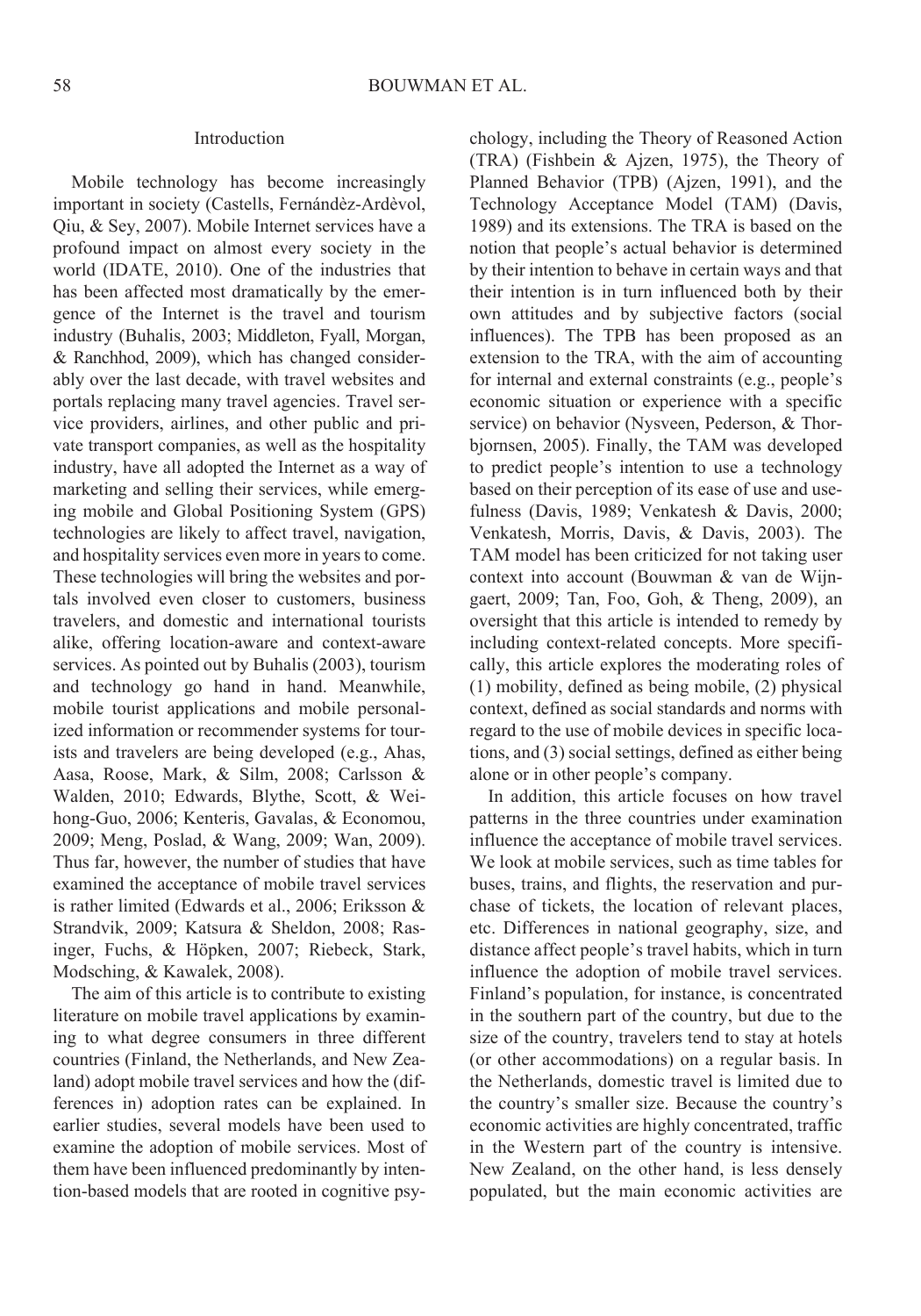divided among two main islands. This means that both Finland and New Zealand have about the same size in terms of population and geography, which leads to similar domestic travel patterns, while in the Netherlands, despite the fact that it has a much higher population, travel distances are smaller.

When it comes to mobile telecommunications, Finland has long been the international forerunner, although it has gradually been losing ground to Asian countries like Japan, South Korea, and China (Netsize, 2010), and to the US, after the introduction of Blackberrys, iPhones, and Android. The "Nokia factor" and the focus on R&D in the country's national policy arenas have played an important role in Finland's national economy (Häikkiö, 2001). Like Finland, the Netherlands and New Zealand have a deregulated and liberalized telecommunication regime, but they are lagging behind when it comes to the development of attractive mobile services. New Zealand in particular has been slow in rolling out 3G networks, with Telecom New Zealand, one of the country's two main providers, launching 3G as late as 2009 and suffering a series of highly publicized crashes in its first year. The comparison between the three countries with regard to the way their national inhabitants experience mobile travel services may shed light on the viability and feasibility of mobile travel services, taking national differences into account.

Based on the information discussed above, this article has two objectives: (1) to extend existing literature on the adoption of mobile applications, more specifically travel services, by including context-related concepts, and (2) to carry out an international comparison regarding the adoption of mobile travel services in three countries with significantly different profiles in terms of travel and mobile telecommunications. To realize these objectives, we begin by reviewing existing studies to develop our conceptual model, with a specific emphasis on the role of mobility, physical context, and social context. Next, the differences in people's travel behavior and attitudes towards mobile telecommunication is addressed in greater detail, after which the research approach and results are discussed. Finally, we present our conclusions and discuss the limitations and practical implications of this study.

#### Literature Review

## Technology Acceptance (TAM) Model

Traditionally, three theories have been used to investigate the adoption of information technology adoption: the Theory of Innovation Diffusion (Rogers, 1995), the Technology Acceptance Model (Davis, 1989; Davis, Bagozzi, & Warshaw, 1989), and the Theory of Planned Behavior (TPB) (Ajzen, 1991). The innovation diffusion theory postulates five determinants of technology adoption: relative advantage, complexity, compatibility, triability, and observability. This theory has also been used to explain M-commerce adoption in particular (Kleijnen, de Ruyter, & Wetzels, 2007; Wu & Wang, 2005). Moreover, some studies propose the integration of the innovation diffusion theory and TAM. Mallat, Rossi, Tuunainen, and Öörni (2009) propose a model to understand the adoption of Mticketing services, using the PU and PEOU from TAM, and compatibility and mobility from innovation diffusion theory.

TAM, which was developed to predict end-user acceptance of information systems within organizations, originated from the Theory of Reasoned Action (TRA) (Ajzen & Fishbein, 1980), which argues that both people's attitude toward an action and subjective norms have an impact on behavioral intention, which in turn affects how people perform an action. The fundamental rationale of TAM is that the users of information technology base their actions on a rational decision. TAM proposes that usefulness and ease of use of a system (new hardware, software, etc.) are the most salient factors of a person's intention to use that system in workplace environments. The key difference between workplace and consumer contexts with respect to TAM is that, in the latter, a hedonic factor may be an important addition to the model (Dabholkar & Bagozzi; 2002; Childers, Carr, Peck, & Carlson, 2001).

#### **Hypotheses Development**

## Perceived Usefulness, Perceived Ease of Use, and Use of Mobile Travel Services

With the proliferation of the Internet and e-commerce, researchers have adopted and adjusted TAM to demonstrate its empirical value to the new World Wide Web (WWW). In addition, research into peo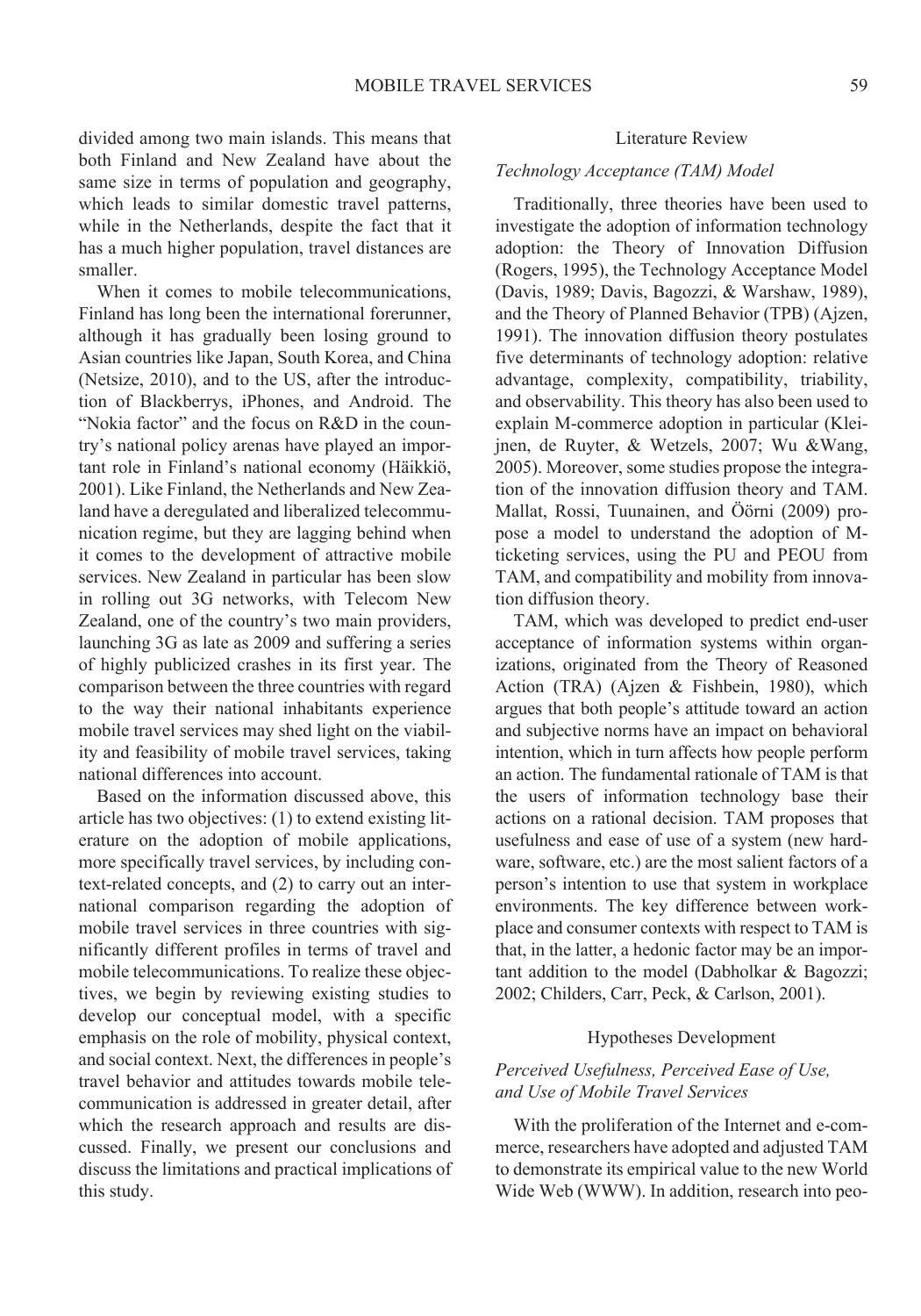**BOUWMAN ET AL.** 

ple's intentions to use mobile devices and services has mainly been based on TAM (Nysveen et al., 2005). Mobile travel services are different from other mobile services, like GPRS, surveillance, and entertainment (Bouwman, Carlsson, Molina-Castillo, & Walden, 2007), and include services like checking flight/train time tables, making a reservation/purchasing flight/train tickets, booking a hotel room, using personalized guide information and travel recommendation services, etc. The "always on" and portable characteristics of mobile devices and services allow customers to gather information and carry out transactions while they are on the move by using their Internet-enabled mobile devices (Mahatanankoon, Wen, & Lim, 2005). In one of the few studies on the travelrelated adoption of mobile Internet, Ishii (2004) reports that only 10% of the overall use of mobile Internet use took place when respondents were travelling on a train or bus. This may be because travelers are more interested in GPS and viewing maps (Economides & Grousopoulou, 2009), than they are in accessing services via mobile Internet. In addition, making reservations or researching alternative ways of traveling may be more fun in a leisure travel context rather than in a business travel context (Long, Clark, Schiffman, & McMellon, 2003). If we ignore the characteristics of the specific service under study, as is normally done in TAM research, we will not obtain a valid conceptualization of the actual and future use of mobile service bundles (Bouwman et al., 2007). Differences in service attributes cannot be ignored and a model for understanding the adoption of mobile travel services as such is needed.

TAM contains three basic relationships that affect people's Behavioral Intention (BI) to adopt Information Technology: 1) Perceived Ease of Use (PEOU) leads to BI, 2) Perceived Usefulness (PU) leads to BI, and 3) PEOU leads to PU. These three basic links have been tested in several studies and have proven to have high validity when it comes to explaining the acceptance of different technological products and services. A simplified version of TAM has also been tested in the adoption of various mobile devices and services: mobile Internet (Cheong & Park, 2005; Hong, Thing, & Tam, 2006; Lu, Yao, & Yu, 2005), mobile services (Nysveen et al., 2005), mobile healthcare systems (Wu, Wang, & Lin, 2007), mobile games (Ha, Yoon, & Choi,

2007), mobile banking (Luarn & Lin, 2005), and mobile commerce (Wu & Wang, 2005). However, to date, basic TAM concepts have not been frequently used to examine the adoption of mobile travel services: there are a few notable exceptions (Edwards et al., 2006; Eriksson & Strandvik, 2009; Rasinger et al., 2007; Riebeck et al., 2008). Thus, we posit the following hypotheses:

- H1: Perceived usefulness has a positive effect on the use of mobile travel services.
- H2: Perceived ease of use has a positive effect on the use of mobile travel services.
- **H3:** Perceived ease of use has a positive effect on perceived usefulness.

## Personal Innovativeness

It has been argued that people's attitude towards mobile innovations is based on the concept of personal innovativeness (Agarwal & Prasad, 1998; Lu, Liu, Yu, & Wang, 2008; Yang, 2005). Agarwal and Karahanna (2000) define personal innovativeness in the information technology domain as an individual trait reflecting a willingness to try out any new technology (in this case advanced mobile services). Agarwal and Prasad (1998) have presented a definition of personal innovativeness that indicates that people's level of innovativeness can mediate the effects of their perception of IT-related adoption decisions, and thus plays an important role in the extent to which technology is adopted (Yi, Jackson, Park, & Probst, 2006). Personal innovativeness has been used to predict the adoption levels of a wide variety of technological innovations (Yang, 2005). Specifically, personal innovativeness may influence a person's use of mobile phone services (Mao, Srite, Thatcher, & Yaprak, 2005). Earlier studies indicate that personal innovativeness increases the rate of adoption of WAP services (Teo & Pok, 2003). Additionally, Yang (2005) indicates that (general) consumer innovativeness is a useful predictor of a person's behavior when it comes to adopting mobile commerce. Applying these findings to advanced mobile services, we posit that:

H4: Personal innovativeness with regard to mobile technologies has a positive effect on the use of mobile travel services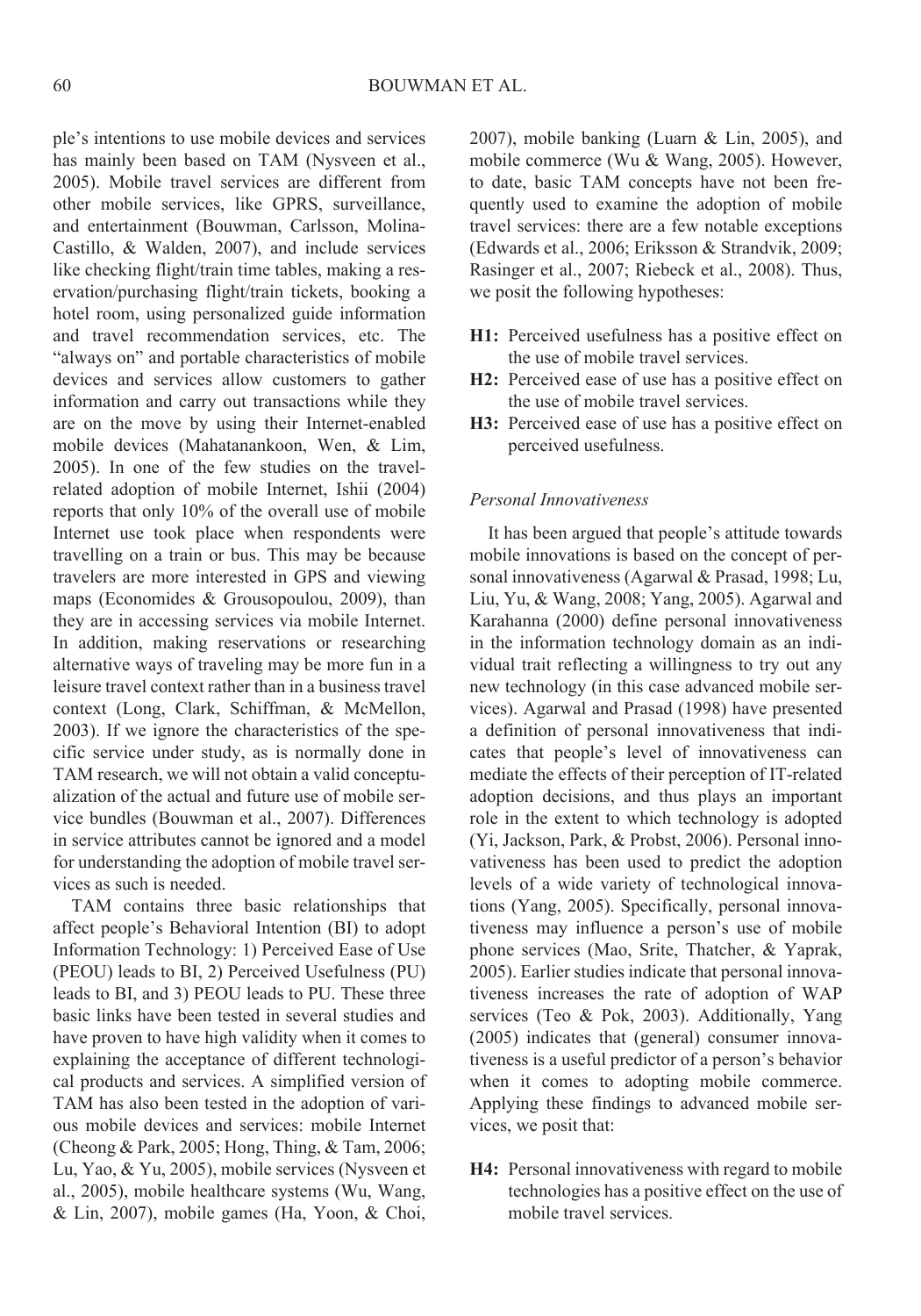Individuals with higher levels of personal innovativeness are expected to have a more positive attitude towards new technologies (Lewis, Agarwal, & Sambamurthy, 2003). Personal innovativeness was initially proposed as a moderator of PU and was later reconceptualized as a direct determinant (Yi et al., 2006). Specifically, Agarwal and Prasad (1998) have found that personal innovativeness can improve people's PU of the World Wide Web, while Lewis et al. (2003) suggest that it has a direct and positive influence on the PU of Internet technologies. Earlier, Straub, Limayem, and Karahanna (1995) found that personal innovativeness has a direct positive effect on the PU and PEOU of IT. With regard to the adoption of mobile services, personal innovativeness, specifically when it comes to mobile technologies, may also enhance the PU. In their study into the adoption of wireless Internet via mobile technology, Lu et al. (2005) have found that people's personal innovativeness has a direct positive impact on PU and PEOU, while Mao, Srite, Thatcher, and Yaprak (2005) have theorized about a direct positive effect of PI on PU. Based on the results of these studies, we posit that:

- H5: Personal innovativeness with regard to mobile technologies has a positive effect on perceived usefulness of mobile travel services.
- H6: Personal innovativeness with regard to mobile technologies has a positive effect on perceived ease of use of mobile travel services.

Although TAM represents an early attempt to apply psychological factors to IS and the adoption of computer technology (Schepers & Wetzels, 2007), recently there has been growing concern about its appropriateness and comprehensiveness, and it is increasingly seen as being too parsimonious (Venkatesh & Davis, 2000) and incomplete (Teo & Pok, 2003), as being more suitable to an organizational context than to everyday life (Nysveen et al., 2005b), and as being deterministic (McMaster & Wastell, 2005) and tautological (Bouwman, van den Hoof, van den Wijngaert, & van Dijk, 2005) in nature. In addition, it has been claimed that TAM is unable to account for social influences and is limited in its ability to explain user intentions (Bhattacherjee, 2000; López-Nicolás, Molina-Castillo, & Bouwman, 2008). Schepers and Wetzels (2007) have presented a meta-analysis of TAM on the basis of 51 studies. Two of their main conclusions are that the original TAM relationships are confirmed, mostly based on structural equations modeling, and that the specific technology being studied has a significant moderating effect on user behavior, which means that advanced mobile services may be different from earlier technologies in terms of their acceptance, which would in turn imply that existing models regarding IT adoption, like TAM, may not apply to advanced mobile services in a consumer setting and that some modifications or combinations have to be made.

Existing studies also indicate that TAM may not be sufficiently suitable for an advanced analysis and evaluation of mobile services, because it depends to a large extent on the contextual conditions of the services (Amberg, Hirschmeier, & Wehrman, 2004). Bouwman and van de Wijngaert (2009) have demonstrated that TAM models are too generic in nature to fully explain people's intention when it comes to using mobile technologies, because context-related factors as well as factors related to the tasks people intend to carry out appeared to be more relevant. TAM should be extended and complemented by including additional, context-related factors that may be especially significant to the adoption of mobile travel services. This article contributes to TAM by including context-related concepts. Although context is an essential factor in the adoption of mobile systems (Mallat et al., 2009; Tan et al, 2009), it has rarely been studied formally, with a few notable exceptions. In this article, the moderating effects of three context-related conditions with regard to hypothesis 1 (perceived usefulness in relation to actual use of mobile travel services) and hypothesis 6 (personal innovativeness in relation to actual use of mobile travel services) are examined in greater detail.

## Context Related Concepts: Mobility, Physical, and Social Context

Due to their inherent design, mobile phones can be "always on" and taken everywhere (Mahatanankoon et al., 2005). The concepts of mobility and ubiquitous or nomadic computing refer to the movement of technologies, people, settings, etc. Mobile devices and services allow people to move around while maintaining access to relevant ser-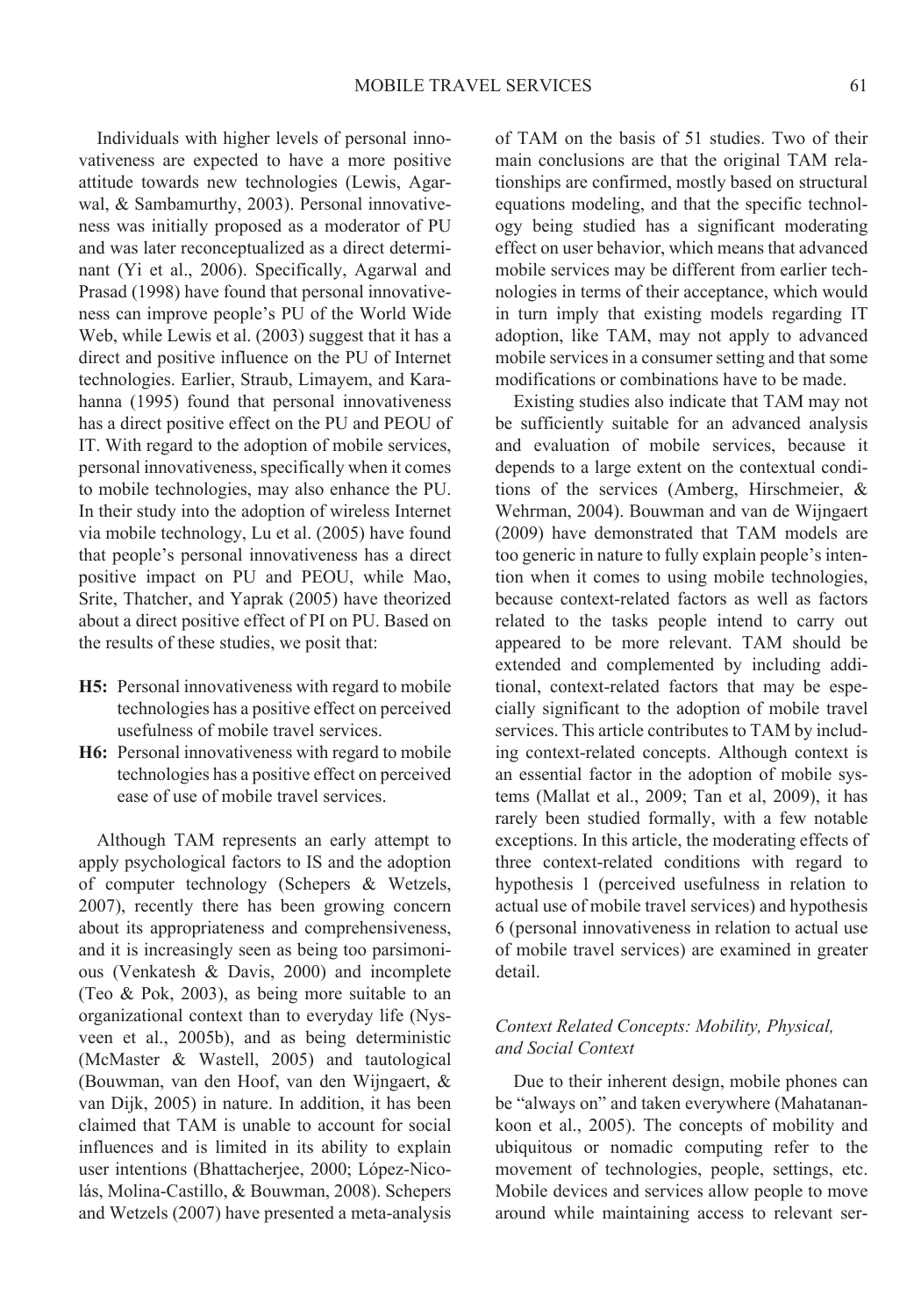vices and staying (socially) connected. Mobile computing provides access to information, communication, and services independent of time and place (Mallat et al., 2009), which is reflected in concepts like "anytime and anyplace." Kleinrock  $(1996)$  sees these concepts as the core dimensions of mobility. Although advanced mobile services may be accessed in a mobile or fixed context, mobile travel services are expected to be especially useful in a mobile rather than in a fixed context. As pointed out by Fishbein and Ajzen (1975), context is a moderating concept when it comes to the relationship between people's attitudes, beliefs, values, and behavioral intention. Mobility plays a moderating role in the relationship between personal innovativeness and the actual use of mobile travel services, as well as between perceived usefulness and the actual use of mobile travel services. We posit the following hypothesis:

H7: Mobility plays a moderating role in the relation between (1) personal innovativeness and use of mobile travel services, and (2) perceived usefulness and use of mobile travel services.

Mobile devices and applications are not only used when people are mobile but also as a replacement for fixed telephony, for instance in offices or at home. When the penetration of an advanced mobile technology reaches a substantial level, users may come to depend on it in their social interactions. Social information processing theory (Salancik & Pfeffer, 1978) posits that attitudes and behavior regarding communication are determined by social context. According to this theory, people's perceptions of media characteristics, the requirements of the communication tasks to be performed, and their attitudes toward communication media are influenced by social standards (López-Nicolás et al., 2008), which limit people in their use of mobile devices and applications, for instance in meetings or public places like restaurants or trains, simply because the use of mobile devices and applications is considered less socially acceptable. Therefore, it makes sense to take location into account when examining the use of mobile applications in general, and mobile travel services in particular (Tan et al., 2009). The importance people

attribute to the physical setting may have a moderating effect on the relationship between personal innovativeness and perceived usefulness on the one hand, and the actual use of mobile travel service. However, the direction of the effect is unclear. In some locations, (home, work) mobile handsets and applications are substituting wired devices and applications, while in other locations the use of mobile devices and applications may be considered unacceptable.

H8: The importance attributed to the use of a mobile application or device in a physical context plays a moderating role between (1) personal innovativeness and the use of mobile travel services, and between (2) perceived usefulness and the use of mobile travel services.

With regard to social context, mobile devices are predominantly used to interact with others. Venkatesh and Davis (2000) argue that, when important members of a person's social group believe a certain behavior is appropriate (e.g., using a certain technology), these people will tend to elevate their view within their peer group. Hong and Tam (2006) have argued that using mobile services that are widely accepted by group members can often be a way to maintain membership and secure support through increased interaction within the group. Because innovations create uncertainty, individuals who are generally uncomfortable with uncertainty tend to interact with their social network before making a decision (Lu et al., 2005). Pedersen (2005) has also suggested that less innovative people may be influenced more by their peers. Peer pressure reduces the perceived risk of adopting a new technology (Teo  $\&$  Pok, 2003). Using an innovation is seen as a form of public consumption and it can be influenced significantly by friends and colleagues (Hong  $&$  Tam, 2006). Hong et al. (2006) argue that using mobile services that are widely accepted by group members can often be a way of maintaining membership and secure support through increased interactions within the group. Overall, it would appear that social context can explain the adoption and use of advanced mobile services like mobile travel services. Tan et al. (2009) also emphasize the relevance of social context with regard to the adoption and use of mobile travel ser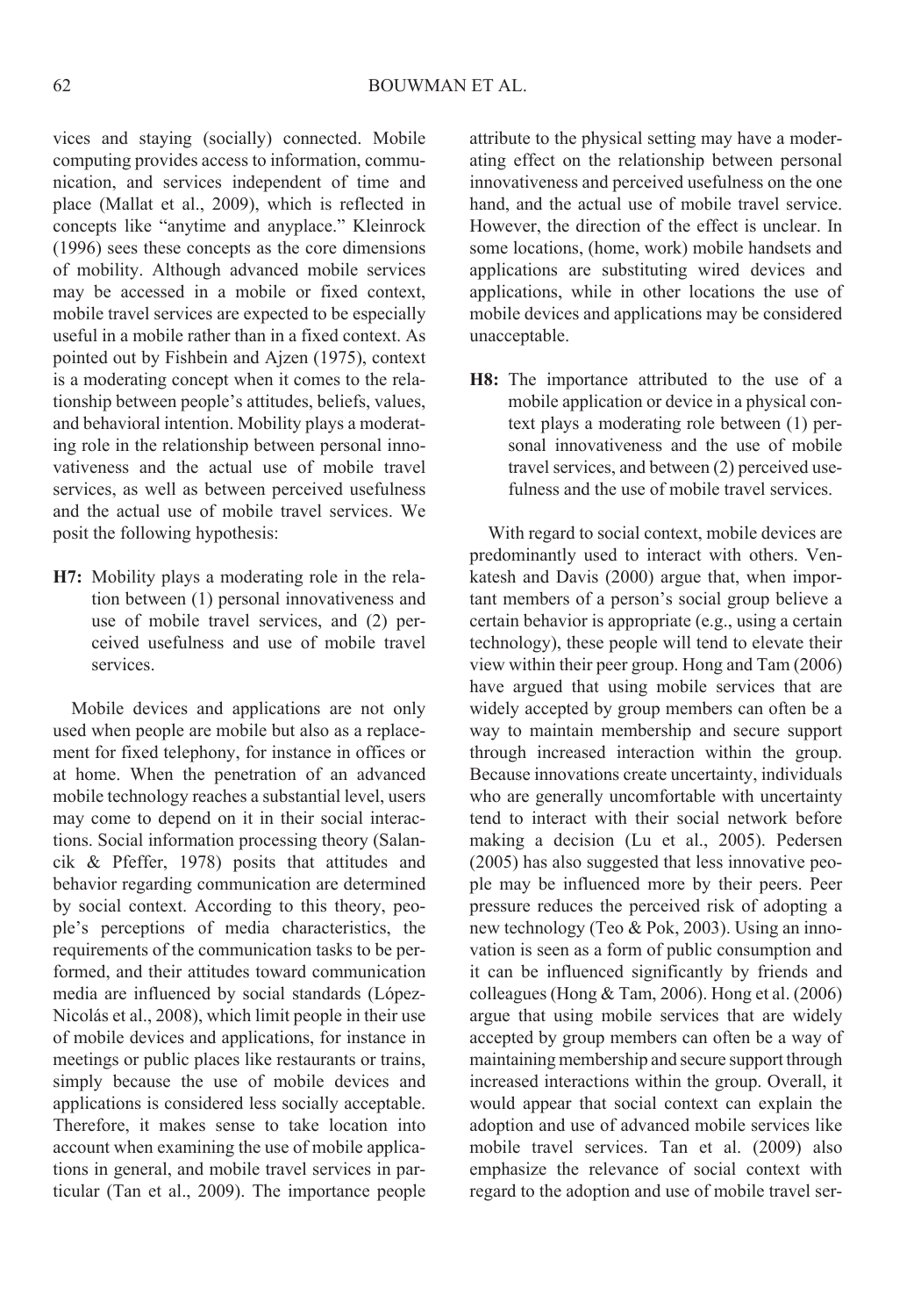vices. The relationship between personal innovativeness and perceived usefulness on the one hand, and actual use of mobile travel service is moderated by social context.

H9: Social context plays a moderating role between (1) personal innovativeness and (2) perceived usefulness on the one hand, and the use of mobile travel services.

The hypotheses are summarized in Figure 1.

## Three-Country Study

The model presented in this study is tested on the basis of data collected in three countries. Before discussing the methodology in greater detail, we discuss the three countries we examined (Finland, the Netherlands, and New Zealand). The motivation for the choice of these three countries is the variation in population size, travel, and tourism behavior, both at a national and international level.

Although Finland is less densely populated than most other European countries, with only 15.7 inhabitants per km<sup>2</sup>, most of its 5.2 million inhabitants live in the southern part of the country, with about 1.2 million people living in greater Helsinki. The average commuting distance is 13 km and the average time people spend commuting is about 30 minutes. The most popular mode of transportation for commuting is by private car  $(80\%)$ . Other options are public transport and, for longer distances, the railway. People travel between cities by public or private bus companies and airlines, as well as by a state-owned railway company. In addition, in the archipelago, people use the available ferries linking the many islands (www.liikenne turva.fi/www/fi/tilastot/liitetiedostot/Tyliikennet ilasto.pdf). During holidays and on business trips, 14 million domestic guests are registered, with an average stay of 2.7 nights (www.stat.fi, last retrieved April 27, 2010). Numerous mobile applications for travelers and tourists are available on the Finnish market and new applications are fre-



*Figure 1.* Conceptual model summarizing the main hypotheses.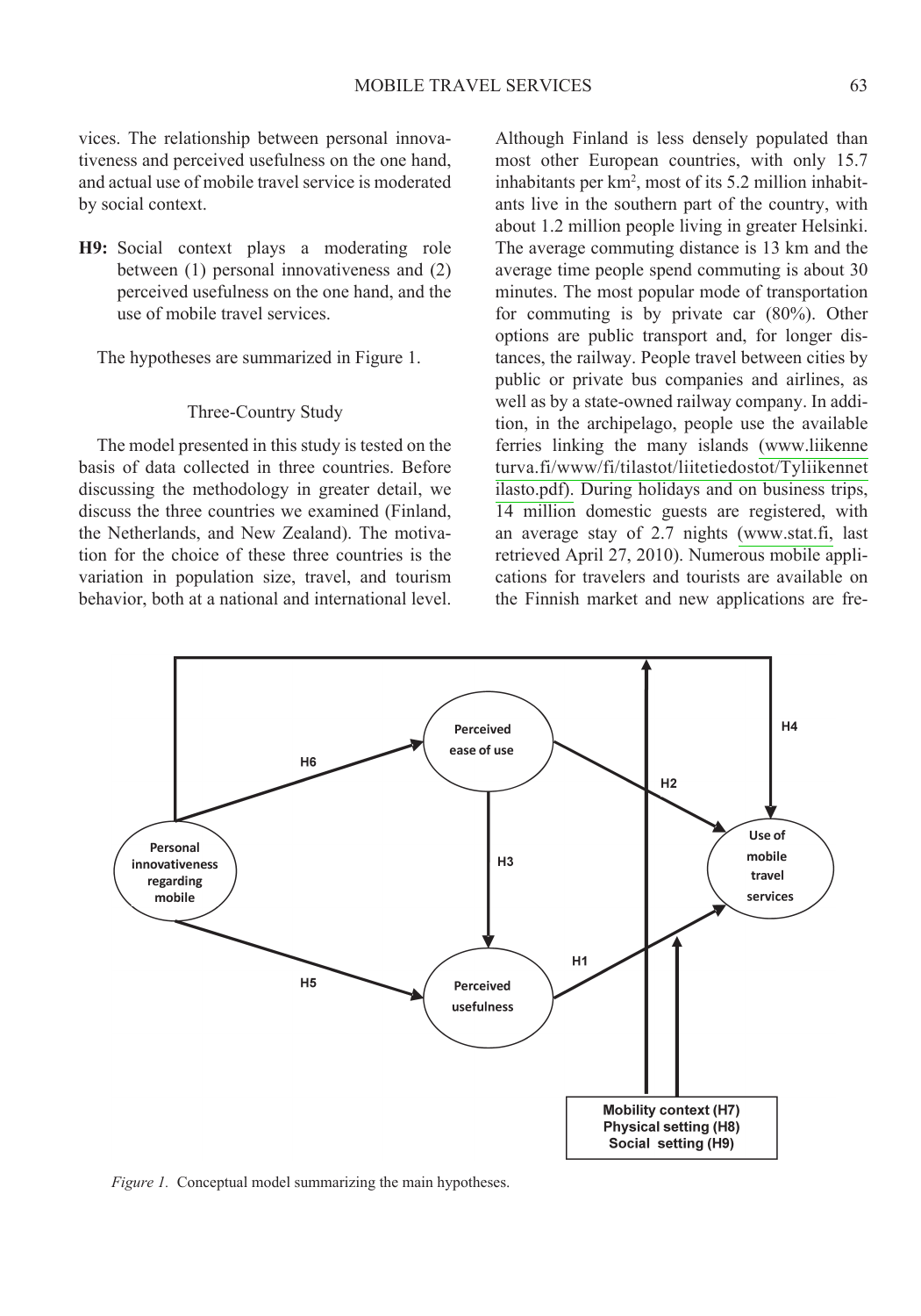**BOUWMAN ET AL.** 

quently being introduced, such as real-time information about buses or trams (Mobile Guide for City Travelers as developed by VTT Technical Research Centre of Finland, see www.gizmag.com/ go/7320/, last retrieved April 27, 2010). Mobile booking services, bus and train ticket sales, checkin services, map services, weather forecasts, and traffic information, as well as general tourist information, are all available. In northern Finland, the Levi application (mobi.levi.fi) offers travelers various services, including information about skiing conditions.

For the Dutch, travel and hospitality services have only limited relevance, due to the short distances between the major economic centers, which are mainly concentrated in the western part of the country. The distance between the most Northern and most Southern cities is 334 km and takes approximately 3 hours by car. Problems travelers may encounter have to do with traffic jams. Public transport is dense and trains depart with a high frequency. The major cities are connected via train services that operate every 15 minutes. The average daily commuting time is 56 minutes. During holidays and on business trips, 18.5 million guests are registered, with an average stay of 1.8 nights (www.CBS.nl, retrieved March 13, 2010). Mobile applications that focus on travel and tourism are abundant in the Netherlands. There is a specific application for public transport planning. There are applications for real-time travel information, hotel reservations, flight reservations, location services, some of which are available via SMS-based services, while others have been specifically developed for Smart Phones.

New Zealand, by contrast, is a popular travel destination for people all over the world. Travelling from North to South on the two main islands takes several days by car, due to the fact that some 900–

1000 km have to be covered. Driving tends to be slow due to speed limitations. It takes 1.5 hours to travel from Auckland to Dunedin by airplane on a direct route. All major cities offer public transport services, although with a frequency that is closer to the American model than it is to the European model, which means that private cars are the main means of transport. This can cause traffic jams, especially in the metropolitan area of Auckland, which has grown faster than expected. There is, however, a well-organized intercity bus service that is targeted at independent travelers of all ages. Renting a car is also relatively inexpensive. During holidays and on business trips, 18.7 million domestic guests are registered, with an average stay of 1.8 nights (www.stats.govt.nz, last retrieved April, 24, 2010). The official government website lists over 12,000 travel-related websites (www.linknz.co.nz).

Mobile applications that focus on travel and tourism have not really taken off in New Zealand, with a few exceptions, one of them being Vodafone Compass, which allows customers to use their mobile phone as a navigation device. Vodafone Live also offers SMS-based services that allow customers to find things nearby. Other examples are in-car navigation systems utilizing GPS, for example krusenz.com, which is a GPS audio device that broadcasts local information over the car's radio system. NZ Traffic is an application for iPhone that allows users to check local traffic conditions.

In light of the variation between the countries in population size, travel, and tourism behavior, it is interesting to see to what extent mobile travel services are being used. Next to the variation between the countries, there are also some commonalities. All three countries are part of the developed, Western style economies, and have populations that are willing to travel, for business and leisure, nationally and internationally.

Basic Statistics on the Three Countries Included in the Study

|                              | Finland           | New Zealand   | The Netherlands |
|------------------------------|-------------------|---------------|-----------------|
| Population                   | 5,311,000         | 4,265,500     | 16,475,750      |
| Penetration of mobile phones | 143%              | 112%          | 117%            |
| 3G users                     | $2,675,000(50\%)$ | 935,000 (25%) | 4,612,000(33%)  |
| ARPU                         | f23               | €12.00        | E25             |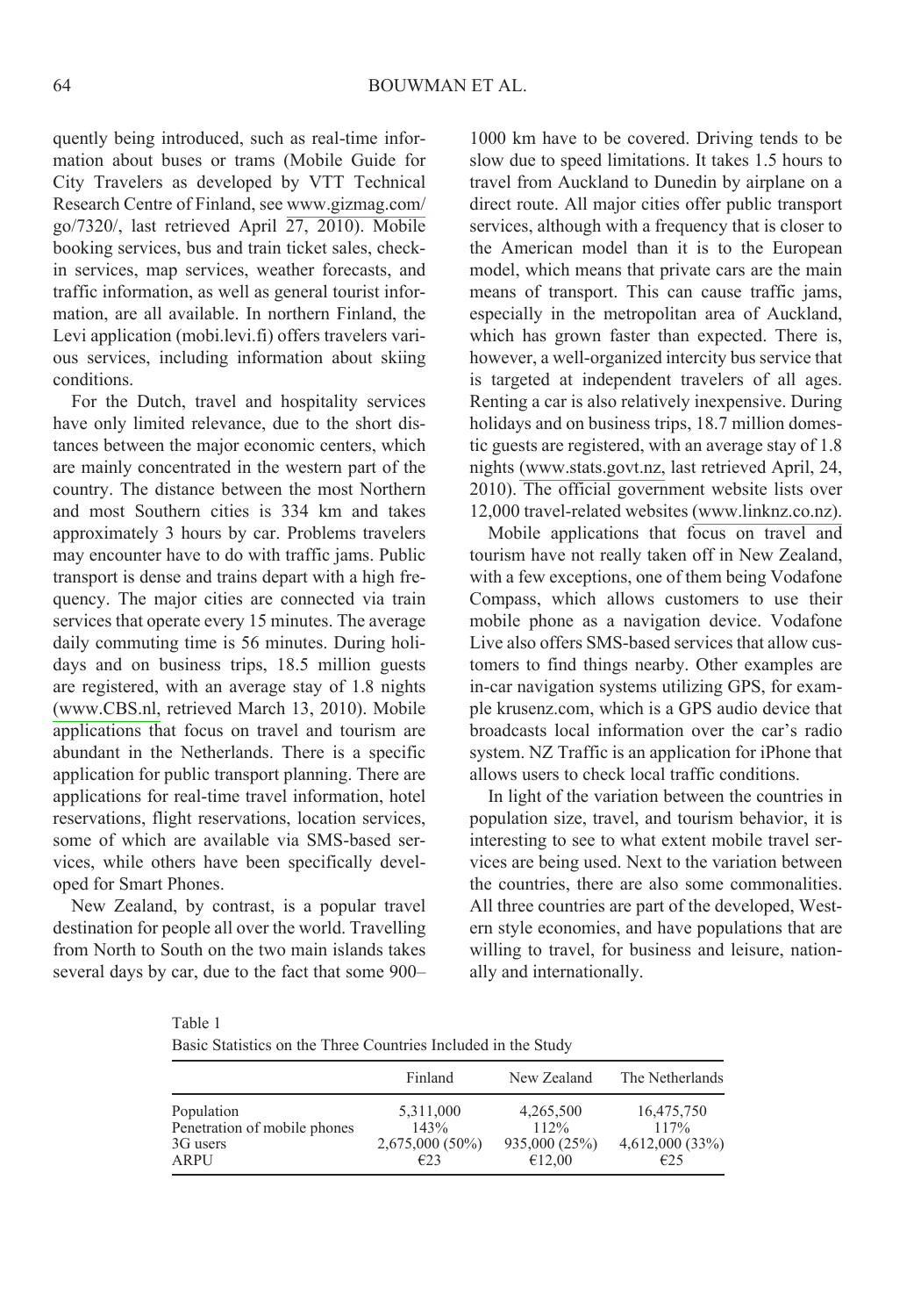#### Method

This study is based on research that has been carried out since 2002 in Finland and since 2006 in the Netherlands. The research in New Zealand was carried out for the first time in 2009. The Finnish research has been leading, and the research in the Netherlands and New Zealand was designed to match the Finnish example. The approach to data collection was based on national experiences. Although we are aware that the results may be biased due to the way the information was collected, we started from the assumption that national researchers would be most informed about which data collection method, whether a web-based or a postal questionnaire, would be the most appropriate. The questionnaire was initially developed in Finland and tested in 2003–2005. In the following years, the questionnaire was also used and further developed by the Finnish and Dutch researchers. The questionnaire has been translated into English, Finnish, and Dutch, with all translations made in both directions for validation purposes.

## Sample and Data Collection

The Finnish data were collected via a selfadministered questionnaire that was mailed to a sample of the Finnish population in the spring of 2009. The questionnaire has been used every year since 2002 and has been updated on a regular basis. The sample was selected from the electronic sampling frame provided by the Finnish Population Register Center. Random sampling was used, and the sample is representative of the Finnish population between 16 and 64 years. In all, 429 completed questionnaires were returned.

The Dutch respondents were selected from a large Internet panel of 25,000 households that are used regularly for survey research for multiple purposes. The panel is considered representative of the Dutch population. Potential respondents for this survey were first approached via telephone, to ask them whether they would be willing to participate. Respondents who agreed then received an e-mail with a link to the online questionnaire. From the 927 respondents that were approached, 524 returned a completed questionnaire. The sample was checked with regard to relevant criteria to ensure

the sample was representative of the Dutch population of 18 years and older.

The New Zealand data were collected via a webbased questionnaire that was administered by a global commercial survey-sampling firm. Four hundred ninety-three completed questionnaires were returned, random sampling was used, and the sample is representative of the New Zealand population between 16 and 64 years.

## Questionnaire

The questionnaire consists of three parts, the first of which contains questions about devices and subscriptions. In the second part, items are presented that have to do with personal innovativeness with regard to mobile technologies (see Appendix). The items referring to personal innovativeness have been used in Anckar and D'Incau (2002), Cheong and Park (2005), and Bouwman et al. (2007). The items concerning perceived usefulness and perceived ease of use are based on the items used in TAM research (see, for instance, López-Nicolás et al., 2008). The items are presented in the Appendix. The third part contains questions with regard to the actual and future use of 31 mobile services, as available on the Finnish, New Zealand, and Dutch markets. Five-point self-report scales were used, ranging from nonuse to (likely) intensive use. The services in question are explained extensively, to ensure that even people without experience with the services have a clear idea as to what they entail.

## Measurements and Scales

The measures used in the model testing were refined by assessing their uni-dimensionality and reliability.

Confirmatory factor analysis (CFA) and composite reliability (SCR) were used to establish the required convergent validity, discriminate validity, and reliability. As can be seen in Table 2, the results of the factor models provide an acceptable fit. Because the research contains several multi-item reflective scales, the psychometric properties of the measures described above were analyzed using the scale composite reliability index (Bagozzi & Yi, 1988) and the average variance extracted index (Fornell & Larcker, 1986). Both indexes exceeded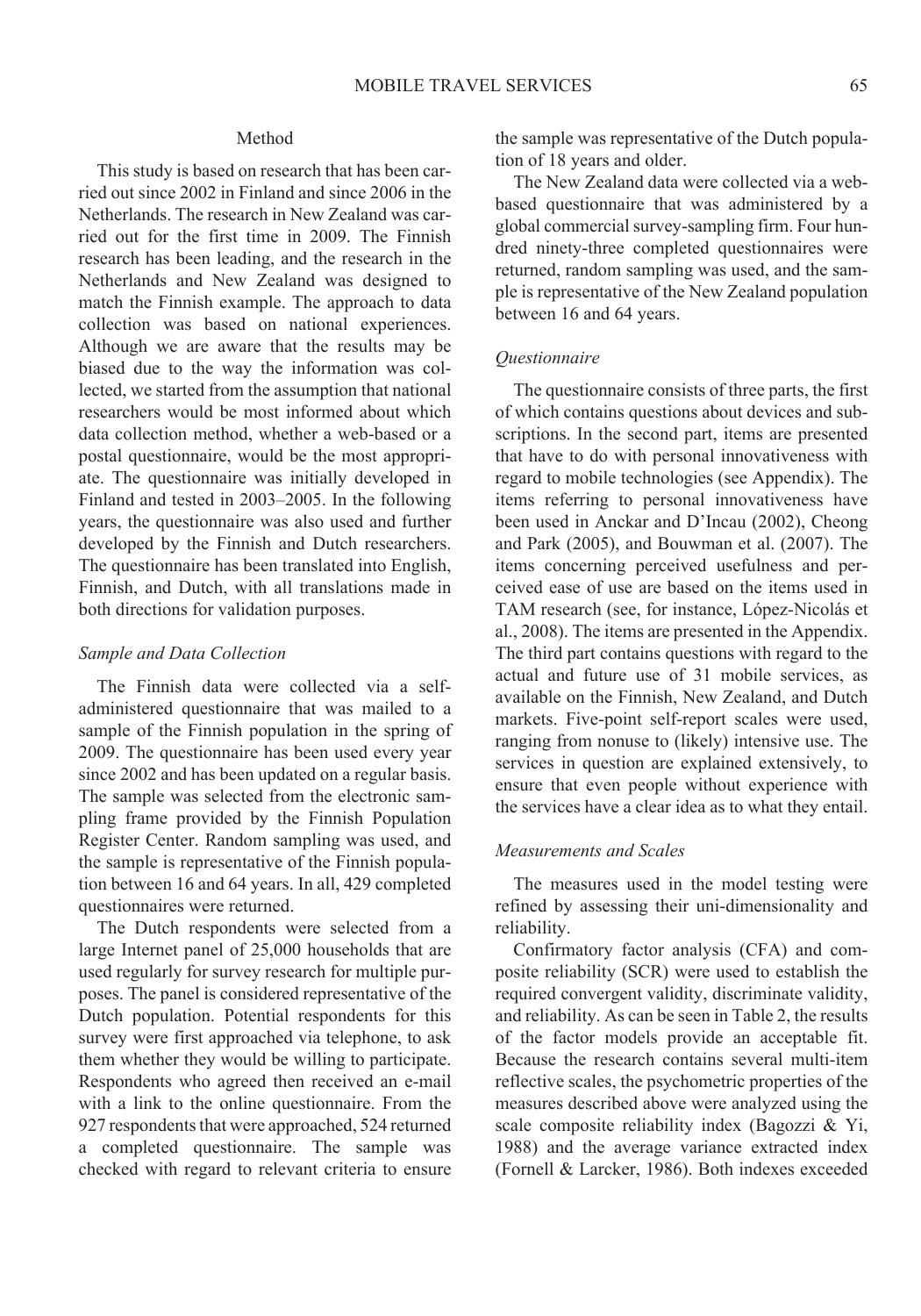| ٠                   | ۰,<br>I     |
|---------------------|-------------|
| I<br>. .            | ٦           |
| ۰,<br>۰,<br>×<br>۰. | ×<br>×<br>٧ |

| Table 2                     |  |
|-----------------------------|--|
| Reliability and Correlation |  |

|                                                              | Mean | <b>SD</b> | <b>SCR</b> | <b>AVE</b> | 1       | 2       | 3       | 4    |
|--------------------------------------------------------------|------|-----------|------------|------------|---------|---------|---------|------|
| Finland data                                                 |      |           |            |            |         |         |         |      |
| 1. Travel services                                           | 1.63 | 0.92      | 0.87       | 0.65       | 0.81    |         |         |      |
| 2. Perceived usefulness                                      | 2.81 | 0.93      | 0.88       | 0.63       | $0.31*$ | 0.81    |         |      |
| 3. Perceived ease of use                                     | 3.07 | 1.04      | 0.92       | 0.74       | $0.16*$ | $0.47*$ | 0.86    |      |
| 4. Personal innovativeness                                   | 1.95 | 0.95      | 0.87       | 0.62       | $0.38*$ | $0.45*$ | $0.31*$ | 0.79 |
| $\gamma^2(98) = 405.47$                                      |      |           |            |            |         |         |         |      |
| $CFI = 0.96$ , $IFI = 0.96$ , $NNFI = 0.95$ , $RMSEA = 0.08$ |      |           |            |            |         |         |         |      |
| Netherlands data                                             |      |           |            |            |         |         |         |      |
| 1. Travel services                                           | 1.06 | 0.99      | 0.91       | 0.70       | 0.84    |         |         |      |
| 2. Perceived usefulness                                      | 1.48 | 0.93      | 0.83       | 0.55       | $0.43*$ | 0.74    |         |      |
| 3. Perceived ease of use                                     | 2.12 | 0.85      | 0.91       | 0.76       | $0.30*$ | $0.43*$ | 0.87    |      |
| 4. Personal innovativeness                                   | .97  | 0.82      | 0.85       | 0.59       | $0.30*$ | $0.60*$ | $0.31*$ | 0.77 |
| $\gamma^2(98) = 475.14$                                      |      |           |            |            |         |         |         |      |
| $CFI = 0.95$ , IFI = 0.95, NNFI = 0.94, RMSEA = 0.08         |      |           |            |            |         |         |         |      |
| New Zealand data                                             |      |           |            |            |         |         |         |      |
| 1. Travel services                                           | 1.24 | 0.58      | 0.86       | 0.61       | 0.78    |         |         |      |
| 2. Perceived usefulness                                      | 3.59 | 0.71      | 0.85       | 0.60       | $0.32*$ | 0.77    |         |      |
| 3. Perceived ease of use                                     | 3.78 | 0.73      | 0.93       | 0.77       | $0.23*$ | $0.41*$ | 0.87    |      |
| 4. Personal innovativeness                                   | 2.86 | 0.91      | 0.88       | 0.64       | $0.36*$ | $0.51*$ | $0.36*$ | 0.81 |
|                                                              |      |           |            |            |         |         |         |      |
| $\chi^2(98) = 309.17$                                        |      |           |            |            |         |         |         |      |
| $CFI = 0.97$ , IFI = 0.97, NNFI = 0.97, RMSEA = 0.06         |      |           |            |            |         |         |         |      |

AVE, average variance extracted. The numbers on the diagonal are the square root of the AVE. Offdiagonal elements are correlations among constructs.

SCR, scale composite reliability:  $qc = (Aki)2 \text{ var}(n)/[(Aki)2 \text{ var}(n) + Ahii]$ ; (Bagozzi & Yi, 1988).

AVE:  $qc = (Aki)2 \text{ var}(n)/[(Aki)2 \text{ var}(n) + Ahii]$ ; (Fornell & Larcker, 1986).

the recommended benchmark of 0.60 and 0.50 respectively.

## Multigroup Analysis

The proposed model was tested via multigroup analysis. This procedure has been frequently used in various studies (Calantone, Garcia, & Dröge, 2003; Coote, Forrest, & Tam, 2006; Dayan & Di Benedetto, 2010) and the steps taken to check for moderator effects are as follows. First, the items of each moderator constructs (mobility context, physical context, and social context) were summed to create a composite scale. Next, the sample was split into two groups, using median split, representing low/high levels of mobility context, high/low levels of physical context, and high/low levels of social context. A constrained model was estimated, in which all the parameters were held as invariant across the subsamples, after which an unconstrained model was estimated in which the structural paths were allowed to vary across the groups. Next, a chi-square difference test reveals whether the unconstrained model represents a significant

improvement in fit over the constrained model. As hypothesized, the constrained models provided the best match with the data.

To test whether the measurement model is invariant among the three countries under study, a multigroup analysis was performed in which the unconstrained and constrained models were estimated simultaneously across groups. This procedure yielded a chi-square difference of 41.13 ( $df$  = 15) in the measurement weights, which is statistically nonsignificant ( $p = 0.07$ ). The next constrained model in structural covariances produced a chi-square difference of 162.15 ( $df = 131$ ), which was statistically significant ( $p = 0.02$ ). However, it is widely accepted that the equality of covariances represents an overly restrictive test of the data (Byrne, 2001). Thus, we concluded that the three models based on the respondents of the three countries are statistically invariant.

#### Results

The results show that adoption levels of mobile travel applications are highest in Finland, with the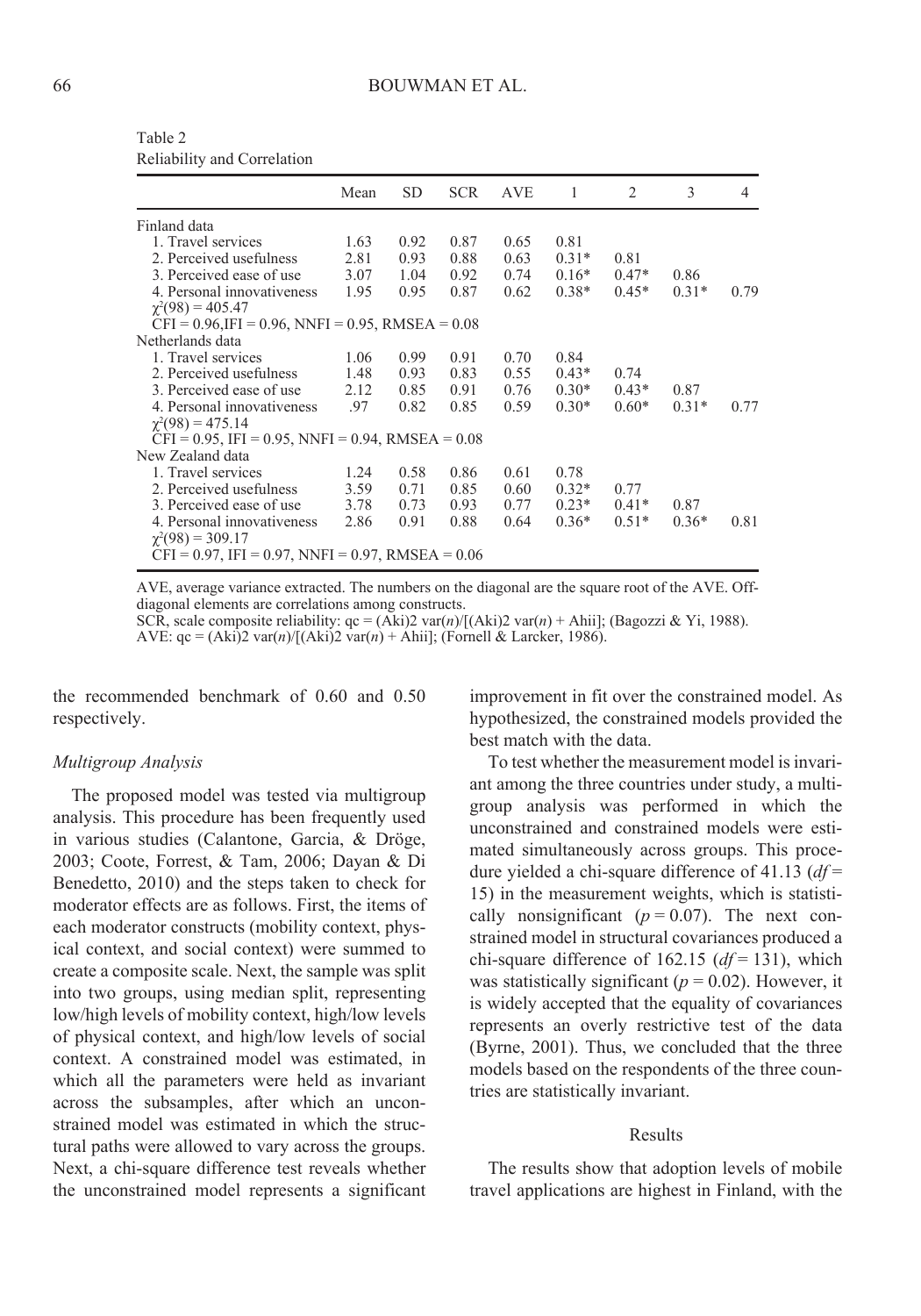

Finland New Zealand  $\blacksquare$  Netherlands

*Figure 2.* Usage levels (% of sample) for mobile travel services for the three countries.

Netherlands and New Zealand lagging behind (see Fig. 2).

The generic models (see Tables 3, 4, and 5) without moderating effects provide a good fit for all three countries. The explained variance in perceived usefulness is 32% for Finland and New Zealand, and 42% for the Netherlands.

However, the explained variance for the actual use of mobile travel services drops to  $17\%$ ,  $16\%$ , and 21%, respectively. Personal innovativeness plays an important role in explaining the actual use directly or indirectly (i.e., mediated by the TAM concepts Perceived Ease of Use, and Perceived Usefulness). As far as the Netherlands are concerned, there is no direct relationship between personal innovativeness and the actual use of mobile travel services.

In our first analysis, we focused on moderating effects, which means that respondents indicate how important being able to use mobile services when mobile was to them. Next, we asked respondents to indicate how important being able to use mobile

## Table 3

Results for Model Testing in Finland (MTS = Mobile Travel Services)

|                                                                         | H1:<br>$PU \rightarrow Use$<br>of MTS | H2:<br>$PEOU \rightarrow Use$<br>of MTS | H3:<br>$PEOU \rightarrow PU$ | H4:<br>$PI \rightarrow Use$<br>of MTS | H5:  | H6:<br>$PI \rightarrow PU$ $PI \rightarrow PEOU$ | $R^2$ Use<br>of PU | $R^2$ Use<br>of MTS |
|-------------------------------------------------------------------------|---------------------------------------|-----------------------------------------|------------------------------|---------------------------------------|------|--------------------------------------------------|--------------------|---------------------|
| Generic model                                                           | 0.19                                  | NS.                                     | 0.36                         | 0.30                                  | 0.34 | 0.31                                             | 0.32               | 0.17                |
| Model: CF I = 0.96, NNFI = 0.95, RMSEA = 0.08, $\gamma^2$ (98) = 405.47 |                                       |                                         |                              |                                       |      |                                                  |                    |                     |
| Be able to use in mobile context                                        |                                       |                                         |                              |                                       |      |                                                  |                    |                     |
| Not important                                                           | NS.                                   | NS.                                     | 0.30                         | <b>NS</b>                             | 0.24 | <b>NS</b>                                        | 0.15               | 0.04                |
| Model: CFI = 0.94, NNFI = 0.93, RMSEA = 0.07, $\gamma^2(98) = 218.11$   |                                       |                                         |                              |                                       |      |                                                  |                    |                     |
| Very Important                                                          | 0.30                                  | NS.                                     | 0.33                         | 0.37                                  | 0.25 | 0.29                                             | 0.22               | 0.21                |
| Model: CFI = 0.95, NNFI = 0.94, RMSEA = 0.08, $\chi^2(98) = 248.44$     |                                       |                                         |                              |                                       |      |                                                  |                    |                     |
| Physical context                                                        |                                       |                                         |                              |                                       |      |                                                  |                    |                     |
| Not important                                                           | NS.                                   | NS.                                     | 0.29                         | 0.17                                  | 0.17 | 0.24                                             | 0.17               | 0.06                |
| Model: CFI = 0.93, NNFI = 0.92, RMSEA = 0.08, $\chi^2(98) = 243.46$     |                                       |                                         |                              |                                       |      |                                                  |                    |                     |
| Very Important                                                          | 0.21                                  | NS.                                     | 0.36                         | 0.33                                  | 0.26 | 0.32                                             | 0.29               | 0.19                |
| Model: CFI = 0.96, NNFI = 0.95, RMSEA = 0.08, $\gamma^2(98) = 247.78$   |                                       |                                         |                              |                                       |      |                                                  |                    |                     |
| Social context                                                          |                                       |                                         |                              |                                       |      |                                                  |                    |                     |
| Not important                                                           | NS.                                   | NS.                                     | 0.35                         | 0.17                                  | 0.21 | <b>NS</b>                                        | 0.17               | 0.05                |
| Model: CFI = 0.92, NNFI = 0.91, RMSEA = 0.08, $\gamma^2(98) = 239.45$   |                                       |                                         |                              |                                       |      |                                                  |                    |                     |
| Very Important                                                          | 0.28                                  | NS.                                     | 0.34                         | 0.31                                  | 0.27 | 0.35                                             | 0.25               | 0.20                |
| Model: CFI = 0.95, NNFI = 0.94, RMSEA = 0.08, $\gamma^2(98) = 276.79$   |                                       |                                         |                              |                                       |      |                                                  |                    |                     |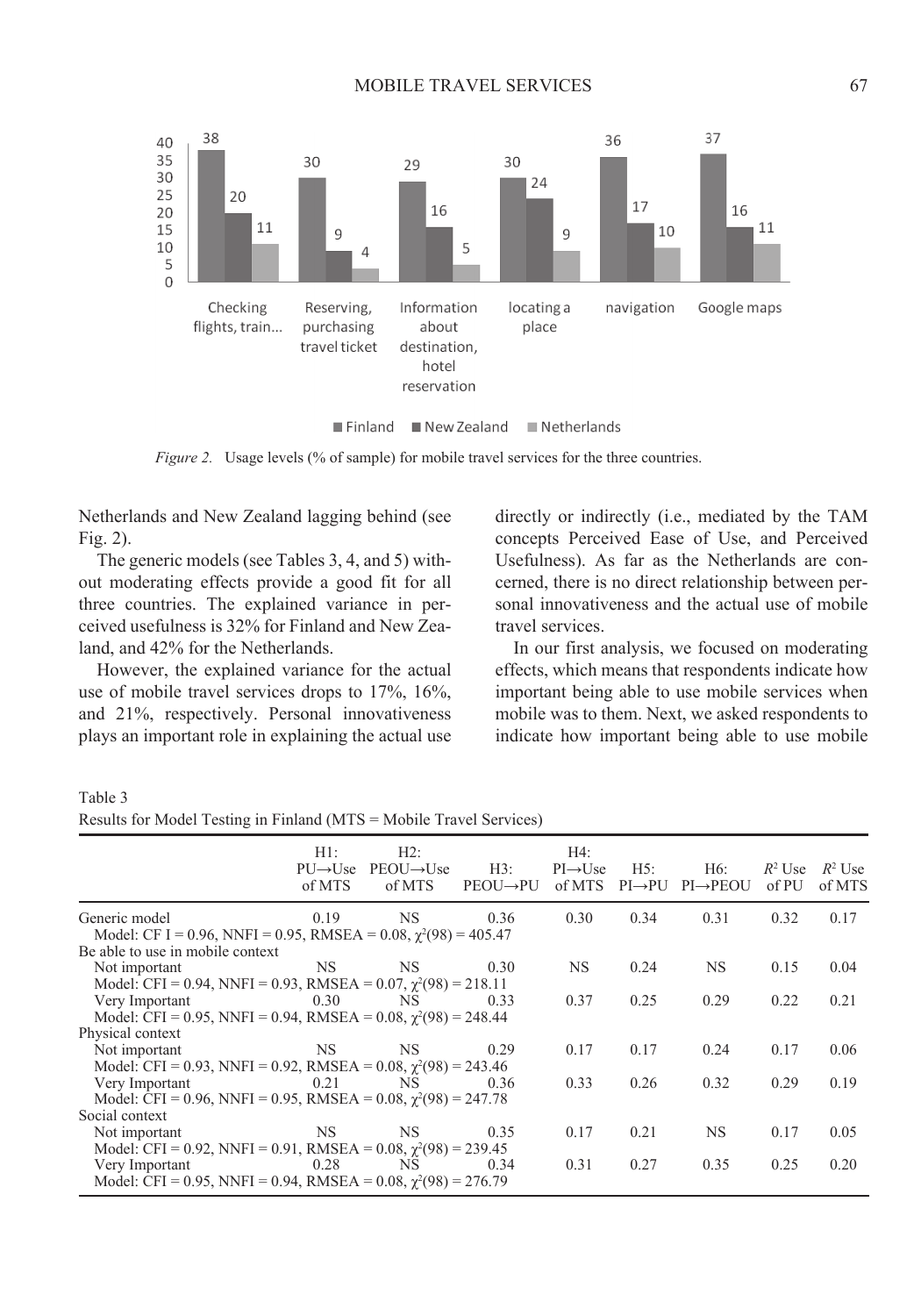| Table 4                                                                 |  |
|-------------------------------------------------------------------------|--|
| Results for Model Testing in New Zealand (MTS = Mobile Travel Services) |  |

|                                                                        | H1:<br>$PU \rightarrow Use$<br>of MTS | H2:<br>$PEOU \rightarrow Use$<br>of MTS | H3:<br>$PEOU \rightarrow PU$ | H4:<br>$PI \rightarrow Use$<br>of MTS | H5:<br>$PI \rightarrow PU$ | H6:<br>$PI \rightarrow PEOU$ | $R^2$ Use<br>of PU | $R^2$ Use<br>of MTS |
|------------------------------------------------------------------------|---------------------------------------|-----------------------------------------|------------------------------|---------------------------------------|----------------------------|------------------------------|--------------------|---------------------|
| Generic model                                                          | 0.17                                  | <b>NS</b>                               | 0.27                         | 0.25                                  | 0.41                       | 0.36                         | 0.32               | 0.16                |
| Model: CFI = 0.97, NNFI = 0.97, RMSEA = 0.06, $\chi^2(98) = 309.17$    |                                       |                                         |                              |                                       |                            |                              |                    |                     |
| Be able to use in mobile context                                       |                                       |                                         |                              |                                       |                            |                              |                    |                     |
| Not important                                                          | 0.21                                  | NS.                                     | 0.17                         | <b>NS</b>                             | 0.48                       | 0.25                         | 0.30               | 0.11                |
| Model: CFI = 0.97, NNFI = 0.97, RMSEA = 0.05, $\chi^2(98) = 182.20$    |                                       |                                         |                              |                                       |                            |                              |                    |                     |
| Very Important                                                         | NS.                                   | NS.                                     | 0.41                         | 0.32                                  | 0.24                       | 0.43                         | 0.31               | 0.17                |
| Model: CFI = 0.97, NNFI = 0.96, RMSEA = 0.07, $\gamma^2$ (98) = 216.75 |                                       |                                         |                              |                                       |                            |                              |                    |                     |
| Physical context                                                       |                                       |                                         |                              |                                       |                            |                              |                    |                     |
| Not important                                                          | 0.19                                  | <b>NS</b>                               | 0.23                         | <b>NS</b>                             | 0.22                       | 0.47                         | 0.32               | 0.10                |
| Model: CFI = 0.97, NNFI = 0.96, RMSEA = 0.06, $\gamma^2(98) = 195.65$  |                                       |                                         |                              |                                       |                            |                              |                    |                     |
| Very Important                                                         | 0.16                                  | NS.                                     | 0.35                         | 0.30                                  | 0.24                       | 0.44                         | 0.25               | 0.16                |
| Model: CFI = 0.97, NNFI = 0.96, RMSEA = 0.07, $\gamma^2(98) = 221.63$  |                                       |                                         |                              |                                       |                            |                              |                    |                     |
| Social context 2                                                       |                                       |                                         |                              |                                       |                            |                              |                    |                     |
| 0.34<br>Not important                                                  |                                       | NS.                                     | 0.24                         | <b>NS</b>                             | 0.51                       | 0.30                         | 0.39               | 0.17                |
| Model: CFI = 0.97, NNFI = 0.96, RMSEA = 0.06, $\chi^2(98) = 221.27$    |                                       |                                         |                              |                                       |                            |                              |                    |                     |
| Very Important                                                         | <b>NS</b>                             | <b>NS</b>                               | 0.35                         | 0.34                                  | 0.23                       | 0.42                         | 0.24               | 0.17                |
| Model: CFI = 0.97, NNFI = 0.96, RMSEA = 0.06, $\chi^2(98) = 195.24$    |                                       |                                         |                              |                                       |                            |                              |                    |                     |

services in specific situations was to them. We then conducted a multigroup analysis in which we divided the respondents on the basis of the importance they attributed to social context. The analyses were carried out for the three countries separately. We discuss the results based on the hypotheses being tested.

The low explained variance for the models where we included moderating factors is striking. The explained variance of the other variables as included

in the model lies between 15% and 39% for perceived usefulness, and between 4% and 21% for the use of mobile travel service. This indicates that, although people may claim they find some services useful, that does not mean they actually use them. As far as the Netherlands are concerned, only four of the six models could be tested, due to the fact (see Fig. 2) that mobile travel services are not used very extensively in the Netherlands. Secondly, it is striking that the models have either the same or, in

#### Table 5 Results for Model Testing in the Netherlands (MTS = Mobile Travel Services)

|                                                                                          | H1:<br>$PU \rightarrow Use$<br>of MTS | $H2$ :<br>$PEOU \rightarrow Use$<br>of MTS | H3:<br>$PEOU \rightarrow PU$ | H4:<br>$PI \rightarrow Use$<br>of MTS | H5:  | H6:<br>$PI \rightarrow PU$ $PI \rightarrow PEOU$ | $R^2$ Use<br>of PU | $R^2$ Use<br>of MTS |
|------------------------------------------------------------------------------------------|---------------------------------------|--------------------------------------------|------------------------------|---------------------------------------|------|--------------------------------------------------|--------------------|---------------------|
| Generic model<br>Model: CFI = 0.95, NNFI = 0.94, RMSEA = 0.08, $\gamma^2$ (98) = 475.14  | 0.34                                  | 0.13                                       | 0.28                         | <b>NS</b>                             | 0.51 | 0.31                                             | 0.42               | 0.21                |
| Be able to use in mobile context<br>No fitting models                                    |                                       |                                            |                              |                                       |      |                                                  |                    |                     |
| Physical setting                                                                         |                                       |                                            |                              |                                       |      |                                                  |                    |                     |
| Not important                                                                            | 0.30                                  | 0.19                                       | 0.27                         | <b>NS</b>                             | 0.43 | 0.25                                             | 0.32               | 0.06                |
| Model: CFI = 0.93, NNFI = 0.92, RMSEA = 0.08, $\gamma^2(98) = 228.57$                    |                                       |                                            |                              |                                       |      |                                                  |                    |                     |
| Very Important                                                                           | 0.27                                  | NS.                                        | 0.26                         | <b>NS</b>                             | 0.44 | 0.23                                             | 0.32               | 0.14                |
| Model: CFI = 0.94, NNFI = 0.93, RMSEA = 0.08, $\gamma^2(98) = 243.46$                    |                                       |                                            |                              |                                       |      |                                                  |                    |                     |
| Social setting                                                                           |                                       |                                            |                              |                                       |      |                                                  |                    |                     |
| Not important                                                                            | 0.35                                  | 0.13                                       | 0.20                         | NS                                    | 0.51 | 0.25                                             | 0.35               | 0.06                |
| Model: CFI = 0.93, NNFI = 0.92, RMSEA = 0.08, $\chi^2(98) = 302.65$                      |                                       |                                            |                              |                                       |      |                                                  |                    |                     |
| Very Important<br>Model: CFI = 0.95, NNFI = 0.94, RMSEA = 0.08, $\gamma^2$ (98) = 206.28 | 0.28                                  | NS                                         | 0.34                         | <b>NS</b>                             | 0.27 | 0.35                                             | 0.34               | 0.05                |
|                                                                                          |                                       |                                            |                              |                                       |      |                                                  |                    |                     |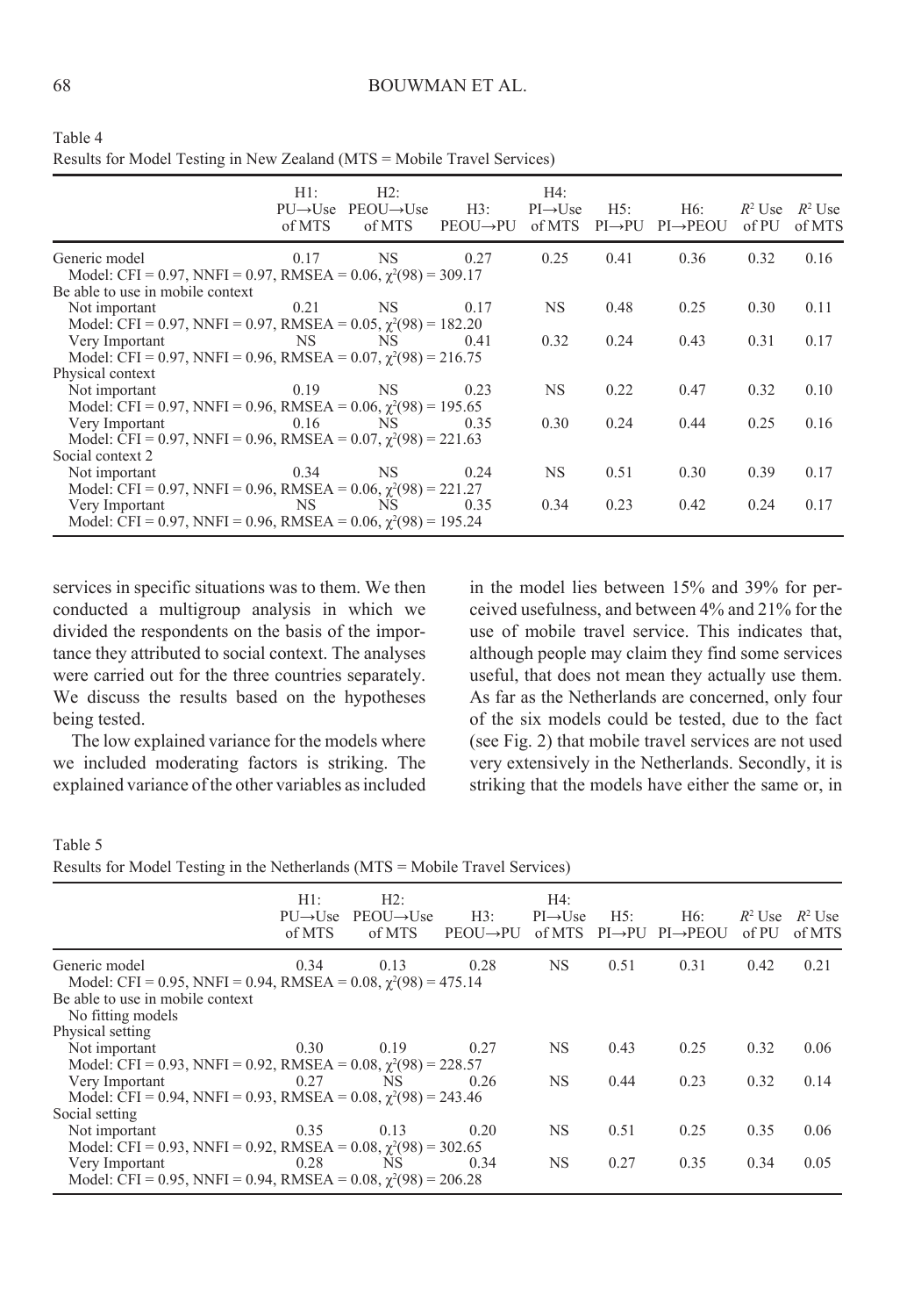most cases, more explained variance for both perceived usefulness and the actual use of Mobile Travel Services (MTs) when mobility, physical, or social context are considered important. This demonstrates the moderating effects. Both in Finland and New Zealand, perceived usefulness and personal innovativeness are even more important explanatory factors when mobility, physical, or social context are taken in consideration. With regard to the relationship between Perceived Usefulness and the use of mobile travel services for mobility and physical context, Finland and New Zealand show opposite patterns. Whereas the relationship is nonsignificant in Finland in the notimportant condition, and weak in the important condition, the opposite is the case in New Zealand, which indicates that the relationship between context of use and the use of mobile travel services and the possible explanation of use warrants closer scrutiny. Thirdly, the lack of direct relevance of perceived ease of use in relation to the use of mobile travel services in most models is striking. Only the Dutch respondents apparently consider ease of use still an issue. In all other models the relation between perceived ease of use and actual use of mobile services is mediated by perceived usefulness.

## Discussion, Limitations, Managerial Implications, and Conclusions

Although there are many applications that service business or leisure travelers, mobile travel services usage levels are still low. Research on the acceptance of mobile travel by consumers is rare, while a lot of effort is put into the development of new applications. Our literature review yielded no relevant studies, which is why, in this article, we explored the role of traditional concepts like personal innovativeness and TAM-related concepts in relation to the actual use of travel services. The hypotheses formulated in this article, with the exception of the hypothesis on the relationship between perceived ease of use and use of mobile travel services, are validated (see Table 6).

It is clear that traditional TAM is unable to explain the results of this study, because it only takes individual attitudes and perceptions into account, which is why, in this article, we also have examined the role of context for mobile (travel)

services, and the results indicate that the nature of the (mobility, physical, or social) context moderates the use of the services. We need to understand the significance of context if we are to develop travel services that match people's needs and requirements (Tan et al., 2009). Existing studies into context-aware mobile travel services focus on topics that are either easy to understand (time of day, events, seasons of the year, specific user interest, location) or related to technological conditions (availability of networks, access to technology) (see Tan et al., 2009, for an extensive description). More difficult concepts, like mobility, physical, and social context, are less likely to be researched, which is why the results of this study are highly relevant. The need for the conceptualization of context, specifically in light of the mobile nature is broadly acknowledged (Basole, 2004; Bouwman & van de Wijngaert, 2009; Kakihara & Sørensen, 2001; Mallat et al., 2009).

Context clearly has a moderating effect, although the direction of the effect may vary. In Finland, the relevance of perceived usefulness with regard to explaining actual usage drops significantly, under the condition that mobility, physical, and social context are considered to be less relevant. We see the opposite in New Zealand. Also, as far as the relationship between personal innovativeness and the actual use of mobile travel services is concerned, we see that, although context is relevant, the effects in Finland and New Zealand are opposite, which may be explained by the fact that the services offered to Finnish customers are more varied and numerous compared to New Zealand. Another explanation may have to do with differences in social values with regard to the use of certain devices in particular locations and contexts. The fact that we found conflicting patterns in the three countries indicates that context-related research is very relevant to understanding why people adopt and use mobile services, including mobile travel services, and that context plays a different role in the three countries. More detailed research with regard to user context, beyond topics that are easy to classify, is needed. Conjoint analysis gives more precise and direct insight into the relevance of the context of people's behavior (Bouwman & van de Wijngaert, 2002, 2009). On the other hand, the results make it clear that the broader context related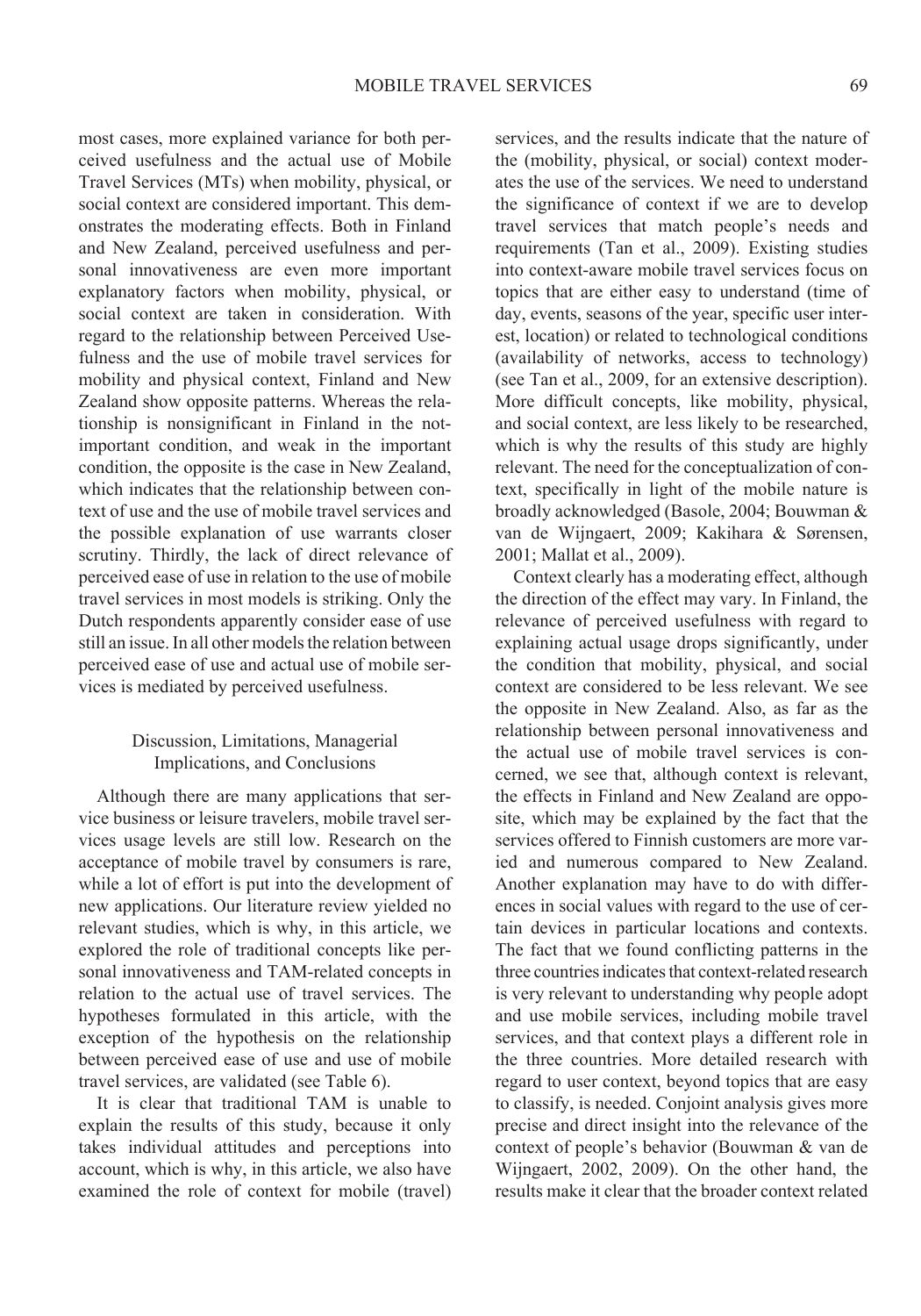#### **BOUWMAN ET AL.**

| Table 6                       |  |
|-------------------------------|--|
| Results of Hypothesis Testing |  |

| <b>Hypothesis</b>                                                                                                      | Generic Model                                                         |
|------------------------------------------------------------------------------------------------------------------------|-----------------------------------------------------------------------|
| 1 Perceived usefulness has a positive effect on use of mobile travel services.                                         | Accepted                                                              |
| 2 Perceived ease of use has a positive effect on use of mobile travel services.                                        | Rejected for Finland and New Zealand,<br>accepted for the Netherlands |
| 3 Perceived ease of use has a positive effect on perceived usefulness.                                                 | Accepted                                                              |
| 4 Personal innovativeness regarding mobile has a positive effect on perceived<br>usefulness of travel mobile services  | Accepted                                                              |
| 5 Personal innovativeness regarding mobile has a positive effect on perceived ease<br>of use of mobile travel services | Accepted                                                              |
| 6 Personal innovativeness regarding mobile has a positive effect on the use of<br>mobile travel services               | Accepted                                                              |

to travel and tourism behavior, both national and international, also has to be considered. In that sense, the external validity of the framework is high, but specific contexts, at a national level, as well as at the level of direct usage, has to be carefully considered.

Although the immediate user context may be relevant, national idiosyncrasies play a role as well. Physical conditions within a country may significantly affect people's traveling habits and their actual need for mobile travel services. A densely populated country may benefit from detailed up-todate traffic information or information on public transport (delays), while a larger country may benefit more from information and booking applications involving flights and hotels.

Also, the relevance attributed to mobile communication may play a role. In Finland, conditions for the use of mobile travel services (for instance, the penetration of 3G phones and the abundant availability of applications) are more positive, due to a national commitment to mobile technology. Although the difference in the regulatory regimes of the various (European) countries are becoming smaller, they may still explain the differences in user patterns regarding the services examined in this article. In addition, there may be cultural differences. To examine this, we would need a multilevel research approach with clearly defined national characteristics (physical conditions, telecommunication regulation, market drivers) on the one hand. and consumer characteristic and behavior on the other

With regard to practical implications, the providers of mobile travel services have to be aware that

the services they offer are mainly supportive in nature (i.e., they help travelers find their way and provide relevant travel information). One of the main impediments in this regard is the lack of opportunities for real transactions via the mobile phones. Dealing with e-forms and providing credit card information via mobile phones still requires a great deal of effort. Users will prefer to use the Internet for concluding transactions with hotels. airlines, and car rentals, which means that mobile travel service providers have to focus on providing information, support, and after-sales services.

Developers of mobile applications for travelers need to understand the complexity of more socially embedded contexts and move away from the obvious and simple context that is currently being built into context-aware applications. As mentioned above, conjoint analysis can provide more detailed insight into user requirements that transcend the obvious. Attention needs to be paid to preferences, characteristics, and behavior, the specific tasks, ranging from information retrieval on travel destinations, to the execution of real transactions in booking trips users want to perform. It is important to analyze user behavior in different types of context, both at an abstract and at a specific level.

Although, as mentioned above, this article has some limitations, we contribute to existing literature by:  $(1)$  conducting an international comparison of the acceptance of mobile travel services in three countries that have significantly different profiles with regard to travel and mobile telecommunications, and  $(2)$  extending the technology acceptance literature on mobile applications, more specifically travel services, by including context-related con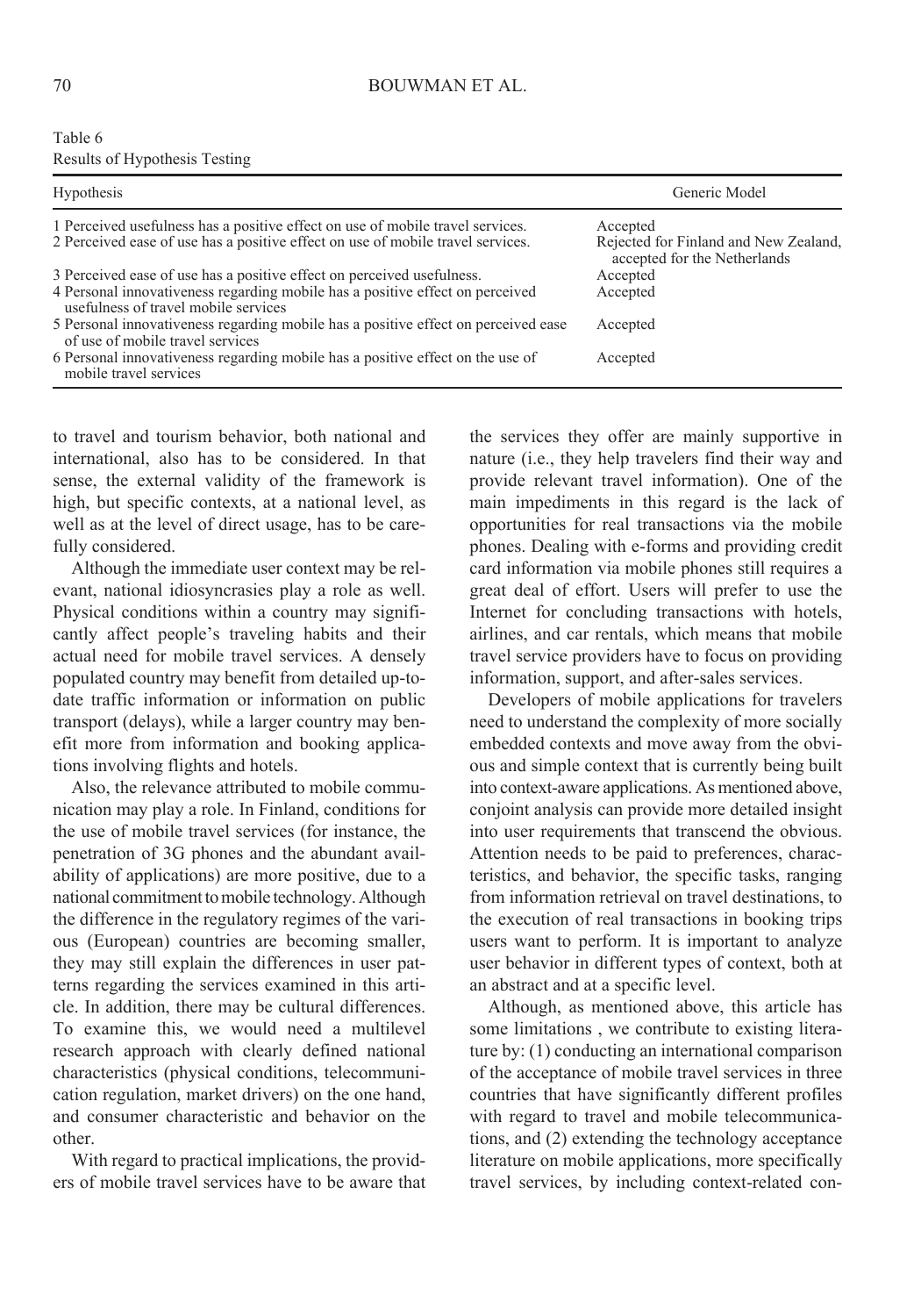cepts that are relevant from a traveling perspective. The effect of context on behavior (e.g., mobility, physical, and social context) is relevant to understanding why people use mobile travel applications. Its moderating effect is, however, not easy to establish, especially as the direction varies for the three countries. It is clear that the research presented in this article leaves open a number of highly relevant questions with regard to the acceptance and use of mobile technology, and the role of context. If we are to understand user patterns involving mobile travel services, we need to look at individual people, their context, the technology they use, and the way they interact. We need to understand how technology matches people's day-to-day travel-related activities in a way that takes their personal preferences and attitudes, as well as their specific physical and social context, into account.

#### **Biographical Notes**

Harry Bouwman is associate professor at Delft University of Technology, Faculty of Technology, Policy, and Management, Section Information and Communication Technology and a Finnish Distinguished Professor at Åbo Akademi University. He is author and editor of several books in the field of Multimedia, ICT, and Telecommunications. He has contributed to national and international scientific and business journals.

Christer Carlsson. Director of the Institute for Advanced Management Systems Research, and a professor of management science at Abo Akademi University in Abo, Finland. He is a Fellow of the IFSA and on the SG of the European Center for Soft Computing. He has lectured extensively at various universities in Europe, the US, Asia, and Australia. He is on the editorial board of several journals and the author of 4 books, an editor or coeditor of 5 special issues of international journals; he has published more than 250 articles.

Carolina López-Nicolas is an Assistant Professor in the Department of Management and Finance at the University of Murcia, Spain. She has been a Visiting Professor at Delft University of Technology in the Netherlands and Michigan State University in US. Her current research relates to knowledge management, information systems, business strategy, and mobile communications. She has published on these topics in such journals as *Information & Management*, International Journal of Information Management, Technological Forecasting & Social Change, Journal of Knowledge Management, International Journal of Internet Marketing and Advertising, and Journal of Enterprise Information Management.

Brad McKenna is a Ph.D. student and instructor at the University of Auckland, New Zealand. His research interests are in the areas of Usability, Design, and Assessment of Mobile Services, Information Systems Development, Location-Based Services, and User Interface Design.

Francisco José Molina-Castillo is assistant Professor in Marketing at the University of Murcia. He obtained a European Ph.D. and a master's degree on International Marketing in this University, a B.A. in Business Administration (University of Murcia) and B.A. in Accounting & Finance in Europe (Manchester Metropolitan University). He has published in journals such as Industrial Marketing Management, Information & Management, International Journal of Information Management, and International Journal of Internet Marketing and Advertising, among others. Since 2008, he has been secretary of the Spanish Marketing Association (AEMARK).

Tuure Tuunanen is a Senior Research Fellow in the Department of Information Processing Science at the University of Oulu. He is also a global faculty fellow of the Center for Service Leadership at ASU. He holds a D.Sc. (Econ) from the Helsinki School of Economics. His current research interests lie in the areas of information systems development methods and processes, service engineering, and IT enabled services. Dr. Tuunanen is the editor-in-chief of Journal of Information Technology Theory and Application (JITTA). For details on his research, please see http://www.tuunanen.fi

Pirkko Walden, Deputy Director of the Institute for Advanced Management Systems Research (IAMSR), Leader of the TUCS Mobile Commerce Laboratory, is a professor of marketing and information systems at Åbo Akademi University. She has published 2 monographs, 2 edited books, and more than 100 articles in journals and conference proceedings. Her primary research interests are focused on electronic and mobile commerce.

#### Appendix

**Travel Services:** 

- · Checking flight, train and/or bus timetables via a Mobile phone
- · Reserving and/or purchasing flight, train or bus tickets
- Reading information about travel destinations and/or making reservation for accommodation via a Mobile phone
- · Locating a place (office, café, hotel, etc.) via a Mobile phone

(score: never used-daily used)

Perceived Usefulness: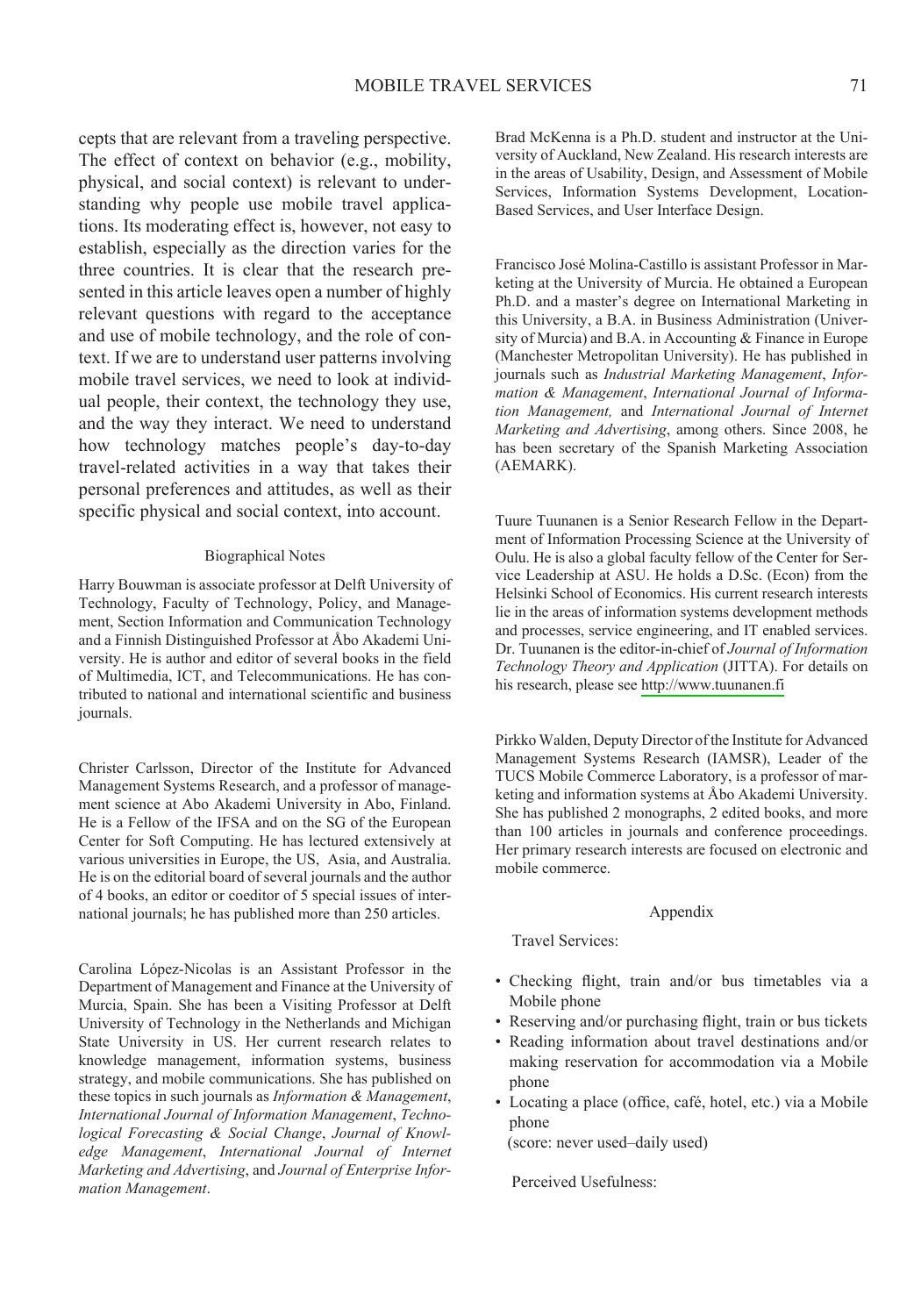- With mobile services I get information I need wherever and whenever
- With Mobile services I can carry out tasks wherever and whenever
- Advanced Mobile services make me more efficient
- With Mobile services I can coordinate tasks wherever and whenever

(score strongly agree–strongly disagree)

Perceived Ease of Use:

- I know how to use Mobile services
- Learning how to use Mobile services is easy for me
- Seems easy to me to learn how to use Mobile services
- It seems to me that using Mobile services is easy (score: strongly agree-strongly disagree)

Personal Innovativeness Mobile Technologies:

- I want my Mobile device, e.g. a Mobile phone, to be the latest model
- I prefer to buy a more expensive Mobile phone with new features instead of a cheaper Basic Mobile phone.
- I want to be among the first one to try out new Mobile services
- My Mobile phone has to be the latest model. (score: strongly agree-strongly disagree)

Mobility Context (mobile):

How important to be able to use mobile services in certain locations (not important at all-to very important)

- On the road
- On a business trip
- On a train/bus
- On vacation

Physical Context (fixed):

How important is to be able to use mobile services in certain locations

- In public places
- At home
- $\bullet$  At work
- In a meeting
- Doing my job (score: not important at all-to very important)

Social Setting: How important to use mobile services

- When in company of others
- Being alone

• When among family (score: not important at all-to very important)

#### References

- Agarwal, R., & Karahanna, E. (2000). Time flies when you're having fun: Cognitive absorption and beliefs about information technology usage. MIS Quarterly,  $24(4)$ , 665-694.
- Agarwal, R., & Prasad, J. (1998). A conceptual and operational definition of personal innovativeness in the domain of information technology. Information Systems Research, 9(2), 204-215.
- Ahas, R., Aasa, A., Roose, A., Mark, Ü., & Silm S. (2008). Evaluating passive mobile positioning data for tourism surveys. An Estonian case study. Tourism Management, 29(3) 469-486.
- Ajzen, I. (1991). The theory of planned behavior. Organizational Behavior and Human Decision Processes,  $50(2)$ ,  $179 - 211.$
- Ajzen, I., & Fishbein, M. (1980). Understanding attitudes and predicting social behavior. Englewood Cliffs, NJ, Prentice-Hall.
- Amberg, M., Hirschmeier, M., & Wehrman, J. (2004). The Compass Acceptance Model for the analysis and evaluation of mobile services. International Journal of Mobile Communications, 2(3), 248-259.
- Anckar, B., & D'Incau, D. (2002). Value creation in mobile commerce: Findings from a consumer survey. Journal of Information Technology Theory & Application, 4(1),  $43 - 64$ .
- Bagozzi, R. P., & Yi, Y. (1988). On the evaluation of structural equation models. Journal of the Academy of Marketing Science 16, 74-94.
- Basole, R. C. (2004). The Value and impact of mobile information and communication technologies. Proceedings of the IFAC Symposium on Analysis.
- Bhattacherjee, A. (2000). Acceptance of e-commerce services: The case of electronic brokerages. IEEE Transactions on Systems, Man, and Cybernetics, 30(4), 411-420.
- Bouwman, H., Carlsson, C., Molina-Castillo, F. J., & Walden, P. (2007). Barriers and drivers in adopting actual and future mobile services in Finland. Telematics & Informatics, 24(2), 145-160.
- Bouwman, H., van den Hooff, B., van den Wijngaert, L., & van Dijk, J. (2005). Information and communication technology in organizations. Sage: London.
- Bouwman, H., & van de Wijngaert, L. (2002). Content and context: A new research approach to the basic characteristics of information needs. New Media & Society,  $4(3)$ , 329-353.
- Bouwman, H., & van de Wijngaert, L. (2009). Coppers context, and conjoints: A reassessment of TAM. Journal of Information Technology, 24(2), 186-201.
- Buhalis, D. (2003). eTourism-Information technology for strategic tourism management. Edinburg Gate: Pearson Education Limited.
- Byrne, B. M. (2001). Structural equation modeling with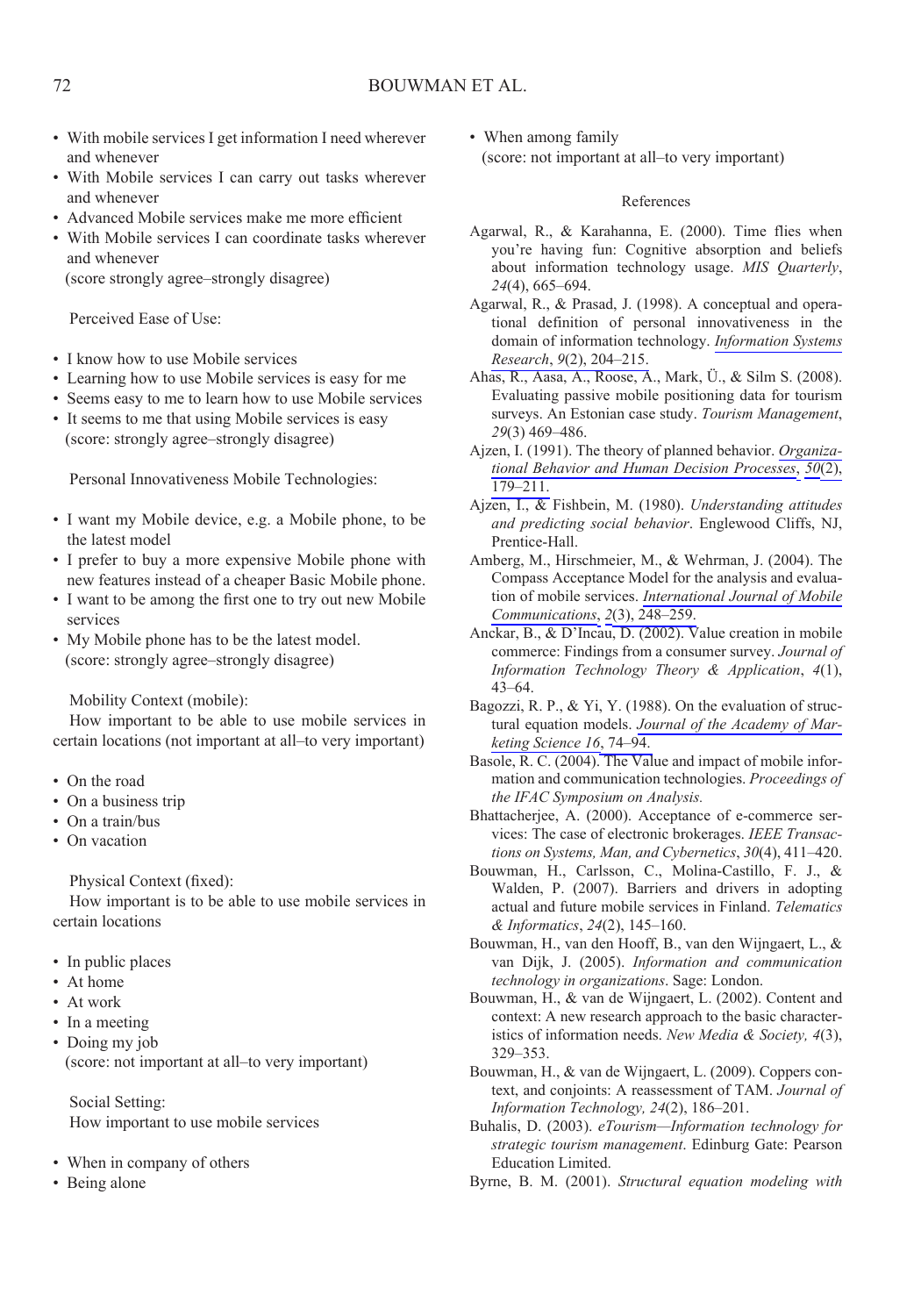AMOS: Basic concepts, applications, and programming. Hillsdale, NJ: LEA publishers.

- Calantone, R., Garcia, R., & Dröge, C. (2003). The effects of environmental turbulence on new product development strategy planning. Journal of Product Innovation Management, 20(2), 90-103.
- Carlsson, C., & Walden, P. (2010). Supporting tourists at the Bomarsund fortress with a mobile value service. Journal of Information Technology Theory and Application,  $11(1)$ , 43-56.
- Castells, M., Fernández-Ardèvol, M., Qiu J. L., & Sey, A. (2007). Mobile Communication and Society. Cambridge, MA: The MIT Press.
- Cheong, J. H., & Park, M. C. (2005). Mobile internet acceptance in Korea. Internet Research, 15(2), 125-140.
- Childers, T. L., Carr, C. L., Peck J., & Carson, S. (2001). Hedonic and utilitarian motivations for online retail shopping behavior. Journal of Retailing, 77(4), 511–535.
- Coote, L., Forrest, E., & Tam, T. (2006). An investigation into commitment in non-western industrial marketing relationships. Industrial Marketing Management, 32(7), 595-604.
- Dabholkar, P. A., & Bagozzi, R. P. (2002). An attitudinal model of technology-based self-service: Moderating effects of consumer traits and situational factors. Journal of the Academy of Marketing Science, 30(3), 184-201.
- Dayan, M., & Di Benedetto, C. (2010). The impact of structural and contextual factors on trust formation in product development teams. Industrial Marketing Management,  $39(4)$ , 691-703.
- Davis, F. D. (1989). Perceived usefulness, perceived ease of use and user acceptance of information technology. MIS Quarterly, 13(3), 319-40.
- Davis, F. D., Bagozzi, R. P., & Warshaw P. R. (1989). User acceptance of computer technology: A comparison of two theoretical models. Management Science, 35(8),  $982 - 1003$ .
- Economides, A. A., & Grousopoulou, A. (2009). Students' thoughts about the importance and costs of their mobile devices' features and services. Telematics and Informatics 26(1), 57-84.
- Edwards, S. J., Blythe, P. T., Scott, S., & Weihong-Guo, A. (2006). Tourist information delivered through mobile devices: Findings from the image project. Information Technology & Tourism, 8(1), 31-46.
- Eriksson, N., & Strandvik, P. (2009). Possible determinants affecting the use of mobile tourism services. In J. Filipe & M. S. Obaidat (Eds.), e-Business and Telecommunications (Vol. 48, part 2, pp. (61–73). New York: Springer.
- Fishbein, M., & Ajzen, I. (1975). Beliefs, attitude, intention and behavior: An introduction to theory and research. Reading, MA: Addison-Wesley.
- Fornell C. D., & Larcker, F. (1986). Evaluation structural equation models with unobservable variables and measurement error. Journal of Marketing Research, 18, 39.
- Ha, I., Yoon, Y., & Choi, M. (2007) Determinants of adoption of mobile games under mobile broadband wireless

access environment. Information & Management, 44(3), 276-286.

- Hong, S. H., & Tam, K. (2006). Understanding the adoption of multipurpose information appliances: The case of mobile data services. Information Systems Research,  $17(2)$ , 162-179.
- Hong, S. H., Thong, J., & Tam, K. (2006). Understanding continued information technology usage behavior: A comparison of three models in the context of mobile internet. Decision Support Systems, 42(3), 1819-1834.
- Häikkiö, M. (2001). Nokia, the inside story. London: Pearson, Edita.
- IDATE. (2010). DigiWorld Yearbook 2010. Montpellier: Author.
- Ishii, K. (2004). Internet use via mobile phone in Japan. Telecommunications Policy, 28, 43-58.
- Kakihara, M., & Sørensen, C. (2001). Expanding the 'mobility' concept. ACM SIGGROUP Bulletin, 22(3), 33-37.
- Katsura, T., & Sheldon P. (2008). Forecasting mobile technology use in Japanese tourism. Information Technology & Tourism, 10(3), 201-214.
- Kenteris, M., Gavalas, D., & Economou, D. (2009). An innovative mobile electronic tourist guide application. Personal and Ubiquitous Computing, 13(2), 103-118.
- Kleijnen, M., de Ruyter, K., & Wetzels, M. (2007). An assessment of value creation in mobile service delivery and the moderating role of time consciousness. Journal of Retailing, 83(1), 33-46.
- Kleinrock, L. (1996). Nomadicity: Anytime, anywhere in a disconnected world. Mobile Networks and Applications,  $I(4)$ , 351–357.
- Lewis, W., Agarwal, R., & Sambamurthy, V. (2003). Sources of influence on beliefs about information technology use: An empirical study of knowledge workers. MIS Quarterly, 27(4), 657-678.
- Long, M. M., Clark, S. D., Schiffman, L. G., & McMellon C. (2003). In the air again: Frequent flyer relationship programmes and business travellers' quality of life. International Journal of Tourism Research, 5, 421-432.
- López-Nicolás, C., Molina-Castillo F. J., & Bouwman, H. (2008). An assessment of advanced mobile services acceptance: Contributions from TAM and diffusion theory models. Information & Management, 45(6), 359-364.
- Lu, J., Liu, C., Yu, C. S., & Wang, K. L. (2008). Determinants of accepting wireless mobile data services in China. Information and Management, 45(1), 52-64.
- Lu, J., Yao, J., & Yu, C. (2005). Personal innovativeness, social influences and adoption of wireless Internet services via mobile technology. Journal of Strategic Information Systems, 14(3), 245-268.
- Luarn, P., & Lin, H. (2005). Toward an understanding of the behavioral intention to use mobile banking. Computers in Human Behavior, 21(6), 873-891.
- Mahatanankoon, P., Wen, H. J., & Lim, B. (2005). Consumer-based m-commerce: Exploring consumer perception of mobile applications. Computer Standards and Interfaces, 27(4), 347-357.